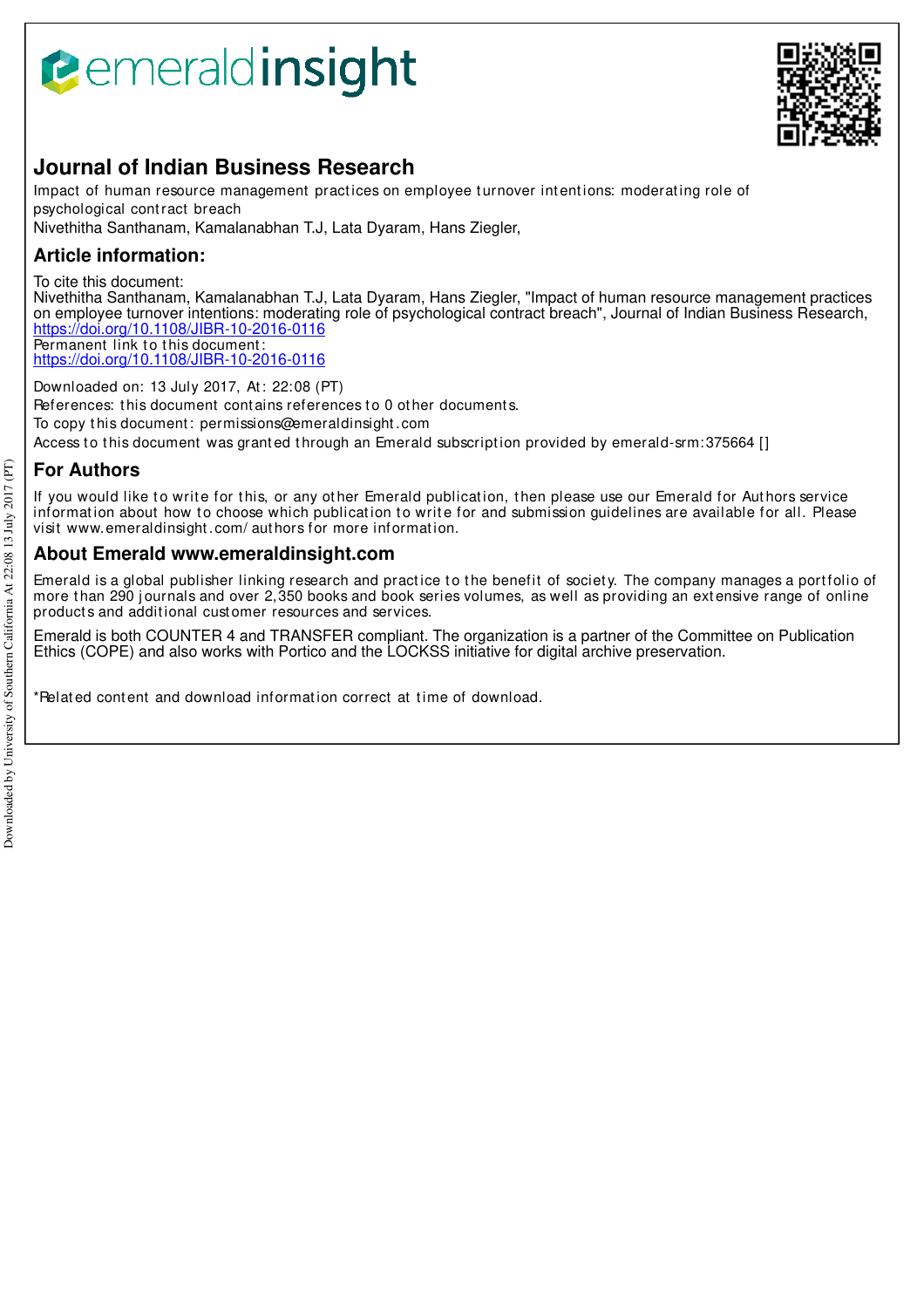# **Impact of Human Resource Management Practices on Employee Turnover Intentions: Moderating Role of Psychological Contract Breach**

# **Introduction**

Employee turnover remains as one of the most challenging issues for hospitality industry, worldwide. Consequences of employee turnover are related to financial implications including recruitment and training cost, talent attrition and decreased productivity (Loi *et al.*, 2006). According to the U.S. Bureau of Labor statistics report (2015) the total separations, or employee turnover in hospitality and tourism industry was at 6.3% in April 2015, which rose from 5.7% in May 2014. These include voluntary turnover, layoffs and discharges, and other separations. In India, employee turnover rate in four star and higher category hotels was between 11 and 12 % in 2011 (Ministry of Tourism, Government of India, 2012). Ministry of Tourism (2012) report predicted the total employment in hotels to increase up to 7,600,000 by March, 2022. Subsequently, the manpower demand – supply gap in hospitality sector has arisen owing to lack of adequate training infrastructure, substantial growth in number of hotels and significant employee turnover rate. Considering the prompt developments in India's hospitality industry and the growing demand for skilled employee, it is vital for the hotel employers to apprehend the employee's perceptions and concerns about organizational practices (Mohsin *et al.*, 2013). Employee turnover intention acts as a proxy for actual employee turnover, it is significant especially for labor-intensive industries to invest in proactive measures of employee retention rather than performing post-hoc check on employee turnover rates.

Frontline employees' are the face of service industry and their direct interaction with customers contribute immensely to determine the competitive advantage of the business. In hospitality industry, employee turnover is high across non-managerial jobs (Poulston, 2008). Hotel industry is the largest employer in tourism; on the other hand the high employee mobility or turnover rate experienced within the industry is a common problem, worldwide (Collins, 2007; Solnet and Hood, 2008). Budhwar and Debrah (2004) indicated that there has been a remarkable development in human resource management orientation and research but little has been written about challenges and perspectives of developing economies. Especially, human resource management challenges in service industries like hospitality industry is unique with diverse workforce and dominant requirement of non-technical skill base. Therefore, there is a dearth for systemic studies examining the human resource practices in the hospitality industry, despite of the high employee turnover in the industry.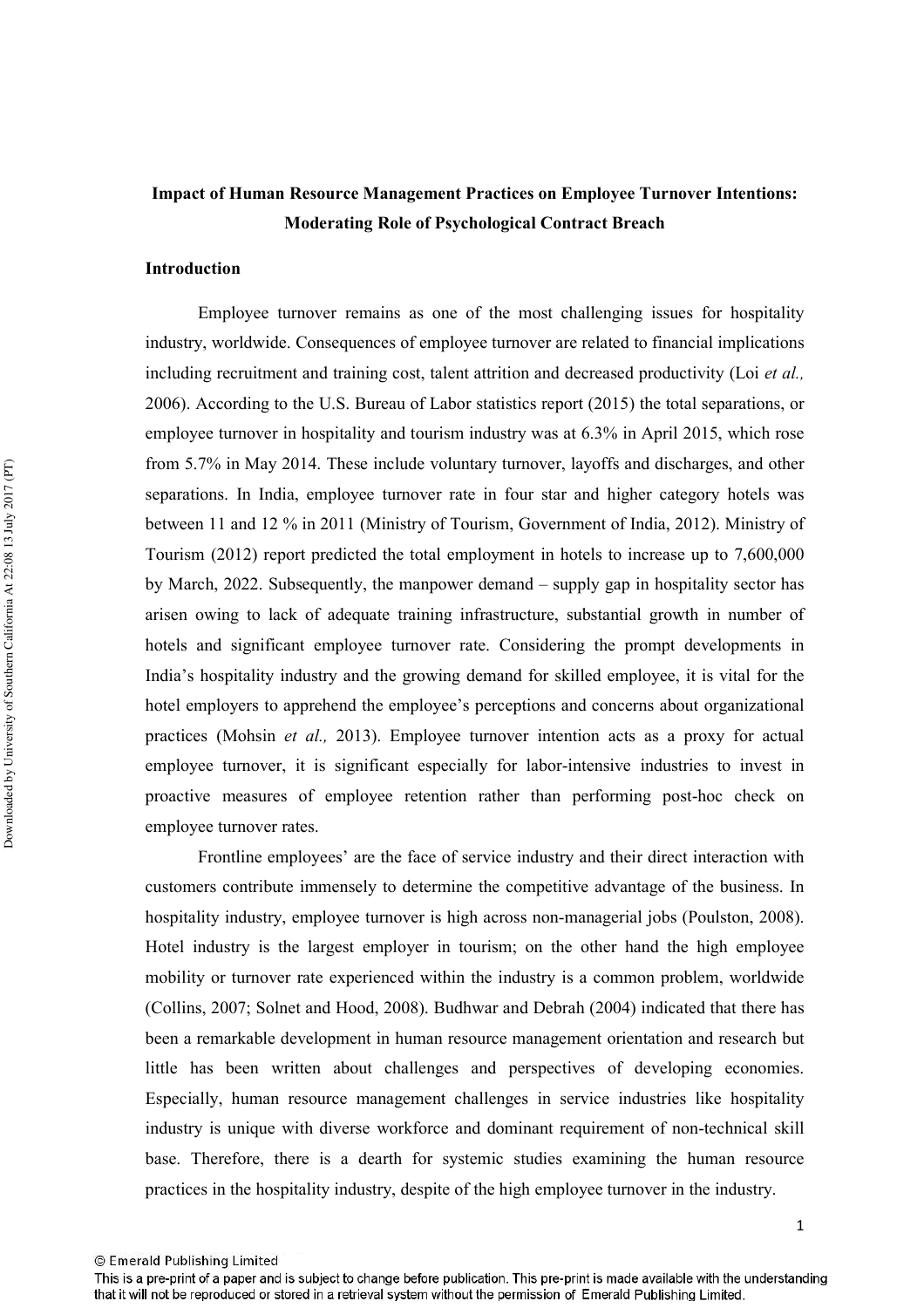Human resource management is one of the main organizational factors influencing employment relationship at the organization level (Lv and Xu, 2016; Restubog et al., 2015). However, little attention has been paid to the organizational factors (Restubog et al., 2015), which play a significant role in shaping and influencing employees reaction to psychological contract breach. Despite the fact that human resource management practices play an important role in influencing the psychological contract breach and several implications for such contract breach; the impact of these practices and psychological contract on employee/s attitude and behavior has not received much research attention. Therefore, this study focusses on the role of human resource management practices in the employment relationship. Consequently, recognizing how human resource management practices shape employee psychological contract will facilitate organizations to initiate more consistent communication and management of the contract. Moreover, psychological contract breach has been largely studied on student sample. In an attempt to bridge this void, this study highlights frontline employee's psychological contract with their organizations in the context of hospitality industry.

Human resource practices in any organization are highly interdependent and may not be construed as independent factors. In this study, some of the dominant human resource management practices have been pooled and their impact on employee turnover intention is examined. Given the research evidence that frontline employees play a vital role in determining the competitive edge of the business and the costs involved with high turnover, this study is set out to focus on the following objectives. First, to investigate the impact of human resource management practices, namely selection, training, career growth opportunities and compensation, on frontline employee turnover intentions; second, to examine how psychological contract breach moderates the relationship between human resource management practices and frontline employees' turnover intention.

# **Theoretical Background**

Effective human resource management augments employee's knowledge, skill and ability, empower and increase employee motivation (Becker and Gerhart, 1996; Rynes and Trank, 1996). These in turn have implications on increased employee's job satisfaction, reduced employee turnover, increased productivity and overall improvement in organizational performance (Becker and Gerhart, 1996). Employee's service relationship with the organization is shaped by the human resource practices such as recruiting, training, performance appraisal and benefits administration (Rousseau and Greller, 1994). In this

This is a pre-print of a paper and is subject to change before publication. This pre-print is made available with the understanding that it will not be reproduced or stored in a retrieval system without the permission of Emerald Publishing Limited.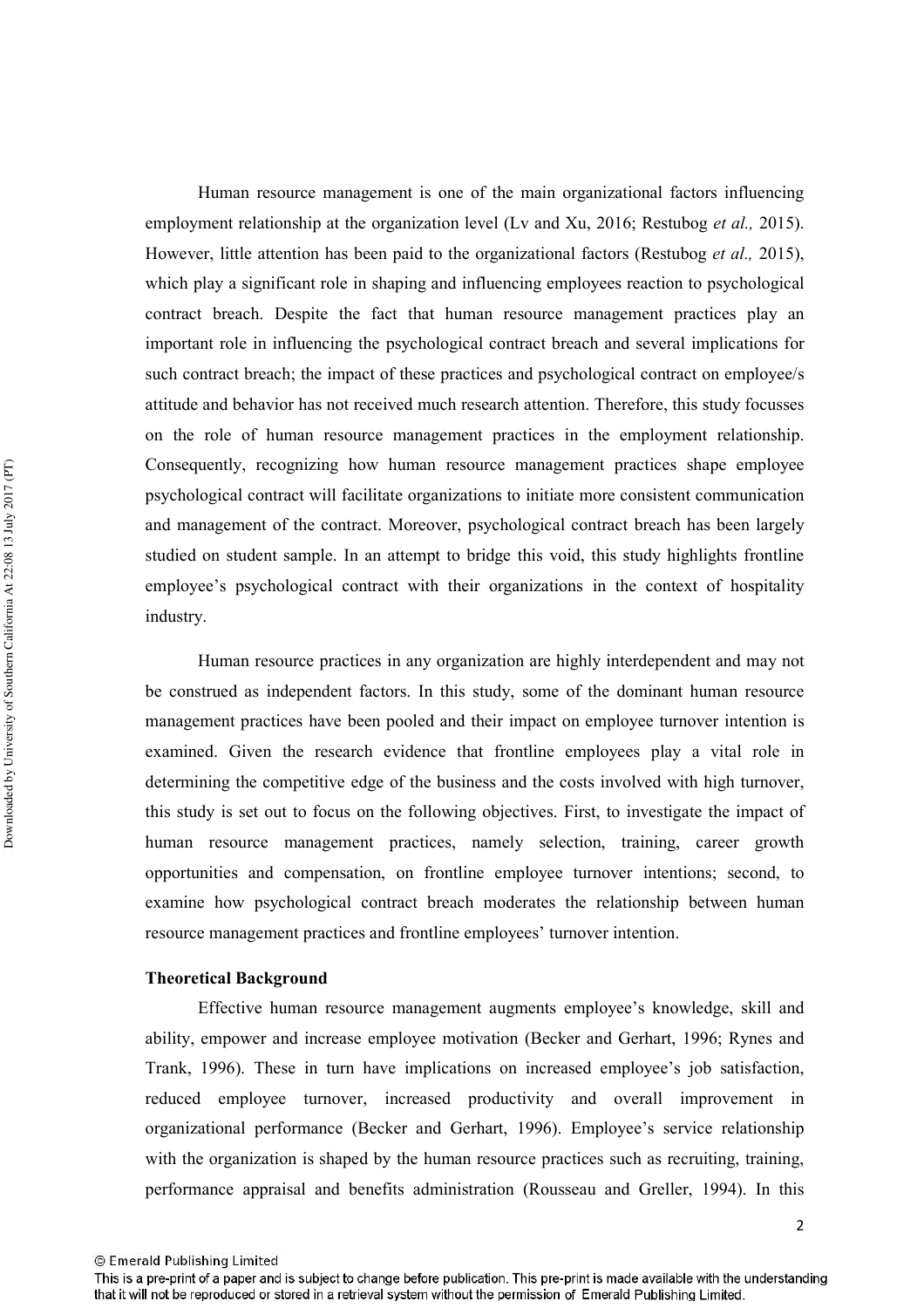study, human resource management practices literature has been reviewed in the context of employee turnover intention and psychological contract.

Rousseau, (1990) defined psychological contracts as an individual's belief regarding the terms and conditions of a reciprocal exchange agreement between an employee and the organization (Rousseau, 1990). From the definition, it is evident that psychological contract perspective shifts from a bilateral relationship (between employee and employer) to a unilateral relationship at individual level (Anderson and Schalk, 1998). Psychological contracts can be of two types. First, transactional contracts which refers to specific monetary exchanges such as rapid advancement, high pay and merit pay. Second, relational contracts that encompass long-term job security, career development and support with personal problems (Rousseau, 1990). The terms psychological contract breach and violation are used interchangeably in psychological contract research, however, Morrison and Robinson (1997) defined psychological contract breach as employee's cognition that organization has failed to meet its obligation and psychological contract violation as emotional or affective state which follows the breach

#### Human resource practices to employee turnover intention

Conventionally, it is believed that human resource practices play a crucial role in influencing employee attitudes and behaviour. Human resource management practices specifically employee promotions, labour-management participation teams that contribute to employee development would enhance employee retention and these practices had a negative relationship with employee turnover (Huselid, 1995). Similarly, Tang and Tang (2011) noted that human resource practices invest on improving service capacity of employees through selection policies, training practices, integrated performance appraisal, competitive rewards and empowering employees in decision-making. Subsequently, it would provide sufficient support to employees so that they can perform better to satisfy customers and to perform their tasks successfully. Allen et al. (2003) indicated organizational practices, which signal development opportunities and investment on employees ought to decrease employee turnover

Turnover intentions reveal the subjective probability that an individual will quit the organization and thus reflect one's attitude towards the organization. It is a scaled measure with better statistical properties than actual employee turnover measure, which is dichotomous. Apprehensions regarding employment in hospitality industry typically ranges

© Emerald Publishing Limited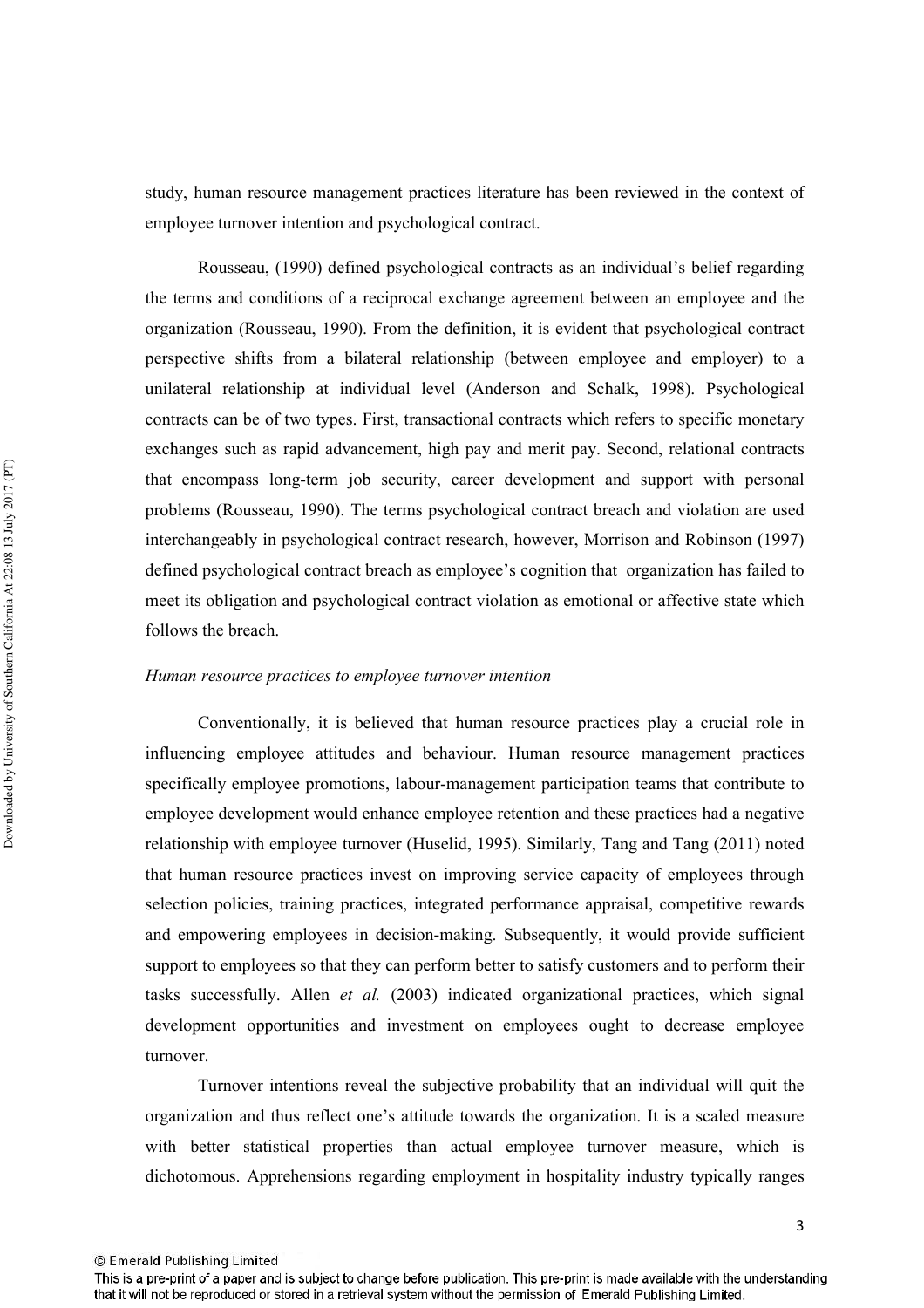from low wages, poor working conditions, lack of job security, uncertain growth opportunities, demanding work, low status, long and disruptive work hours (Getz, 1994; Kong and Baum, 2006). In the hospitality industry, following concepts were identified as determinants of employee turnover intention, such as salary and fringe benefits, working hours, workload, work pressure, training and development, leadership, career plans and family factors (Yang et al., 2012); lack of training and career growth opportunities (Bagri et al., 2010), internal recruitment and poor training (Cho et al., 2006). Considering the increase in employee turnover rates and exponential growth in Indian hospitality industry there is a need to examine the determinants of employee turnover intentions from human resource management practices perspectives. Based on the preceding discussion, we propose the following hypotheses,

*Hypothesis 1a:* Selection practices will be significantly related to employee turnover intention

*Hypothesis 1b:* Training practices will be significantly related to employee turnover intention.

*Hypothesis 1c:* Career growth opportunities will be significantly related to employee turnover intention.

*Hypothesis 1d:* Compensation practices will be significantly related to employee turnover intention.

# Psychological contract breach  $-$  as a moderator

Blomme et al. (2010) observes that psychological contracts develop through an interactive process between employee and employer, which is influenced by a number of human resource practices beginning from recruitment, training, compensation and growth opportunities. There exist vast literature on the implications of psychological contract breach on employee attitude and behaviour (Rousseau, 1990; Rousseau and Greller, 1994; Robinson and Morrison, 1995; Turnley and Feldman, 1999; Coyle-Shapiro and Kessler, 2000; Guest, 2004; Derry et al., 2006; Suazo et al., 2005; Aggarwal and Bhargaya, 2008). Contract fulfilment by the employer will lead to positive organizational outcomes such as organizational citizenship behaviour (Robinson and Morrison, 1995; Coyle-Shapiro and Kessler, 2000) and organizational commitment (Guest, 2004). On the other hand, psychological contract breach will result in employee turnover, decreased in-role and extrarole performance and reduced organizational identification (Turnley and Feldman, 1999); absenteeism (Derry et al., 2006); low organizational trust (Derry et al., 2006; Rousseau,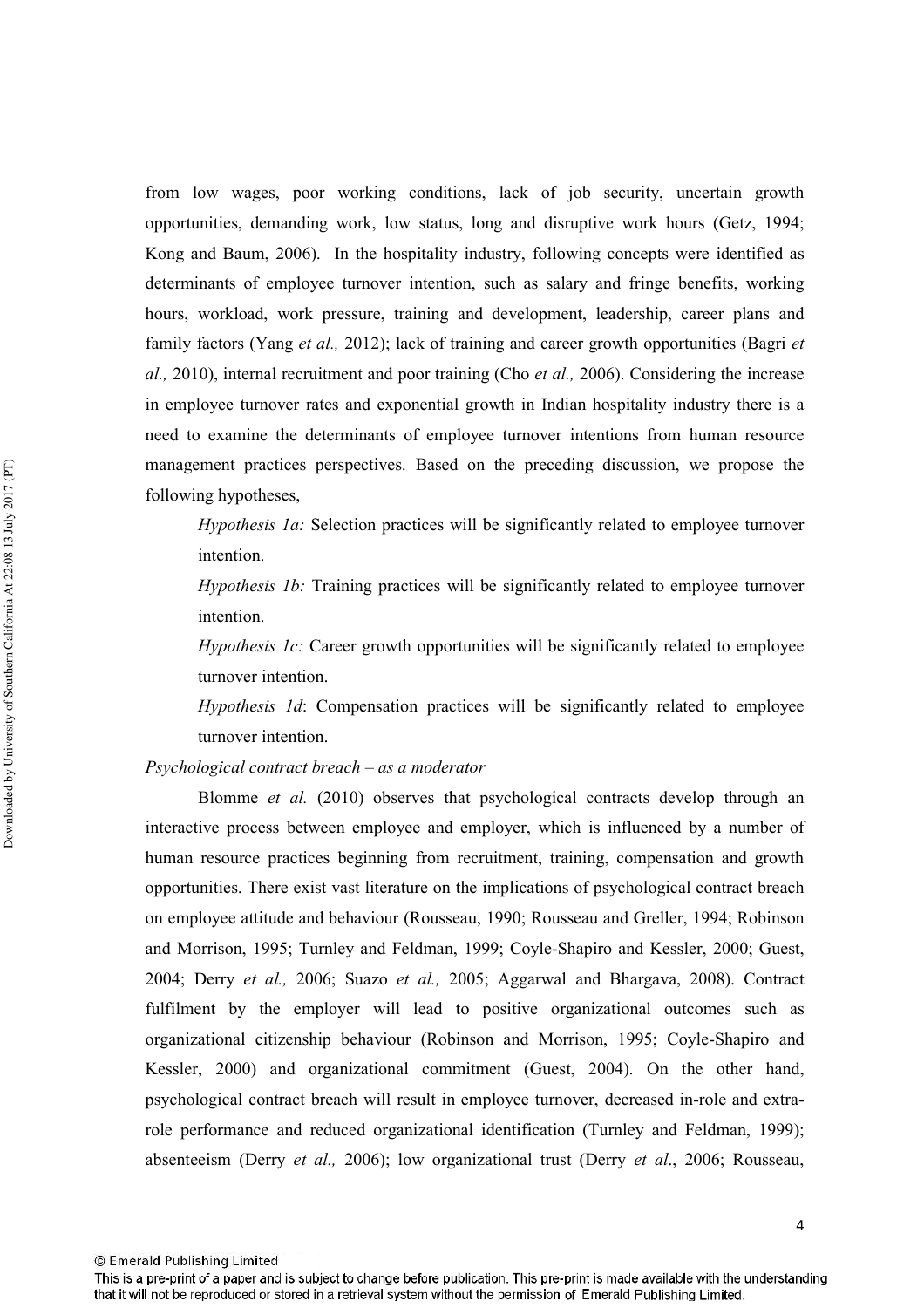1990); diminishing commitment levels (Rousseau and Greller, 1994) and employee turnover intention (Suazo et al., 2005; Aggarwal and Bhargava, 2008).

Employees who believe that their organization has breached the psychological contract are likely to display higher levels of intent to leave, fatigue or apathy and absenteeism (Guchait et al., 2015; Manxhari, 2015). We intended to examine how perception about human resource management practices and breach together affects employee's intention to quit. Therefore, in this study we examine the interaction effect between human resource management practice and employee turnover intentions. Here, the following hypotheses have been proposed to test the role of psychological contract breach as a moderator.

*Hypothesis 2a:* Psychological contract breach will moderate the relationship between selection practices and employee turnover intention

*Hypothesis 2b:* Psychological contract breach will moderate the relationship between training practices and employee turnover intention.

*Hypothesis 2c:* Psychological contract breach will moderate the relationship between career growth opportunities and employee turnover intention.

*Hypothesis 2d:* Psychological contract breach will moderate the relationship between compensation practices and employee turnover intention.

## Methodology

#### Instrumentation

Measures for the study were adapted from the established scales. Human resource management practices were measured with a 26 item, 5-point Likert type scale. We have adapted the scales developed by Khatri (2000) to assess three aspects of human resource management practices – selection practices (six items), training practices (six items) and compensation practices (eight items). Career growth opportunity was measured with six items adapted from Ganesan and Weitz (1996) and Sumathi et al. (2011).

Psychological contract was measured using scales reported by Rousseau (1990). This scale comprises two elements: employee perceptions of employer obligations (10 items) and actual fulfillment of such provisions (10 items). Respondents were asked to indicate the extent to which they perceive their employer promised to provide the list of items (on a 5point Likert scale ranging from 'not at all' to 'a very large extent'). Subsequently,

This is a pre-print of a paper and is subject to change before publication. This pre-print is made available with the understanding that it will not be reproduced or stored in a retrieval system without the permission of Emerald Publishing Limited.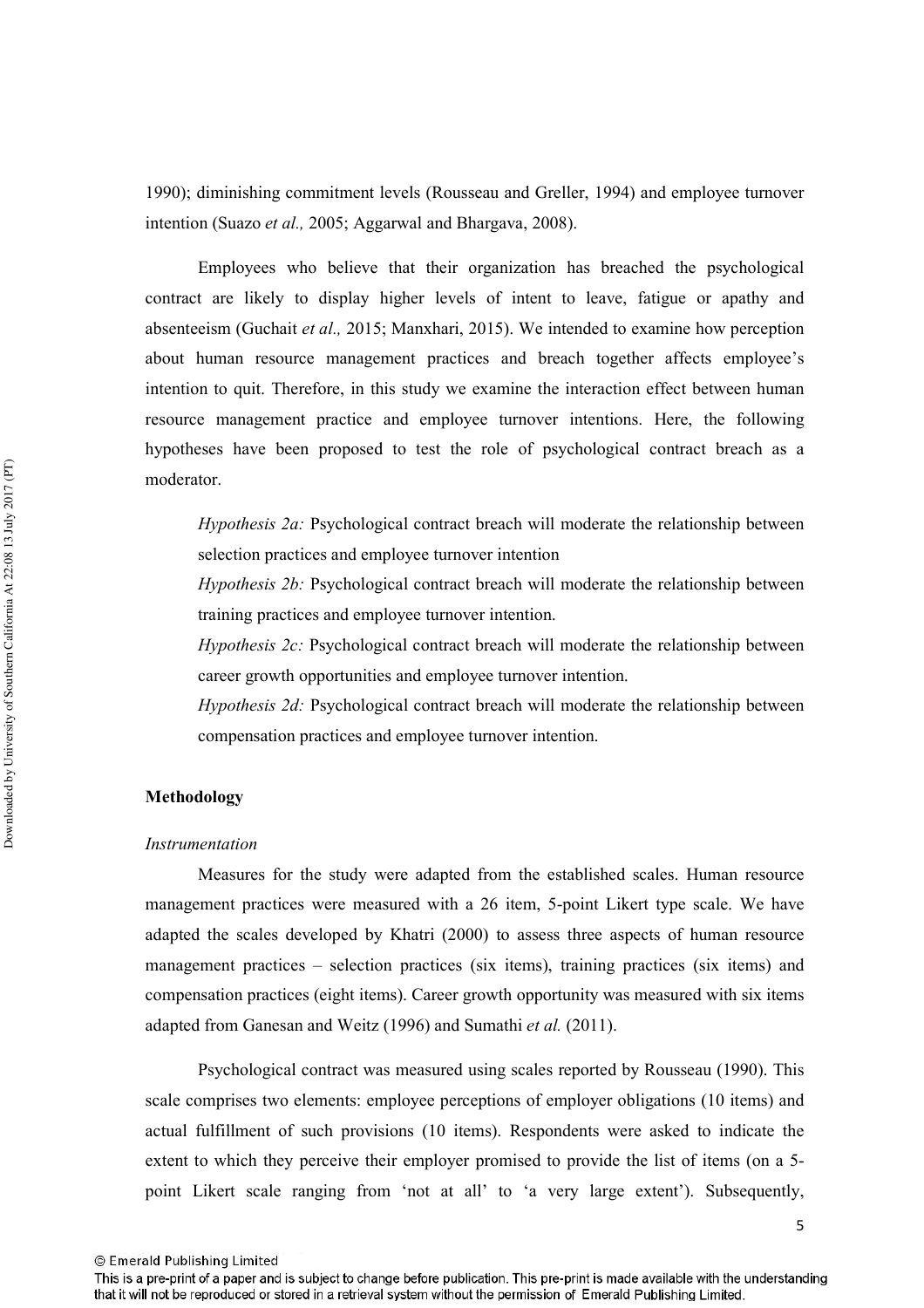respondents were asked to specify the extent to which they in practice had been provided with the list of employer obligations (with a 5- point Likert ranging from 'not at all' to 'a very large extent'). Deducting the degree to which each item was delivered in practice from the degree to which each item was perceived to be promised, created the measure of psychological contract breach.

Employee turnover intention was measured with five items, three items from the scale developed by Landau and Hammer (1986) and two items from Lum et al. (1998). Basic demographic information including age, gender, relevant educational qualification and tenure in the hotel were sought and their effects were controlled.

## Sample

Butcher et al. (2009) observes that smaller organizations will have little capacity to specialize in human resource practices and policies when compared to large organizations. Hence, the data were collected from four and five star hotels, India. Frontline employees' (front-office and food & beverage service) were considered as the sample for this study. Data were collected using purposive sampling technique as this study is intended to examine the perception of specific work group (frontline employees) in hospitality industry. Survey questionnaire were hand delivered to the 294 frontline employees' of hotels; 236 usable questionnaires were returned yielding a response rate of 80 percent.

## Sample Characteristics

The sample constitutes 76% males and 24% females. This result shows that female employees have low representation in the hospitality industry in India. In terms of educational qualification, 40.7% of the respondents possess diploma in hotel management, 36.9% hold bachelor's degree in hotel management and only 3.8% employees have postgraduation in hotel management, and rest of the respondents hold diploma/degree in other fields. The sample has respondents from diverse age groups with the mean age of 27 years. Most of the frontline employees  $(52.5\%)$  have 1-5 years of work experience, 36% of the respondents possess less than 1 year of work experience and 13.7% of the respondents have greater than 6 years of work experience in their currently employed hotel.

#### **Analyses and Results**

This is a pre-print of a paper and is subject to change before publication. This pre-print is made available with the understanding that it will not be reproduced or stored in a retrieval system without the permission of Emerald Publishing Limited.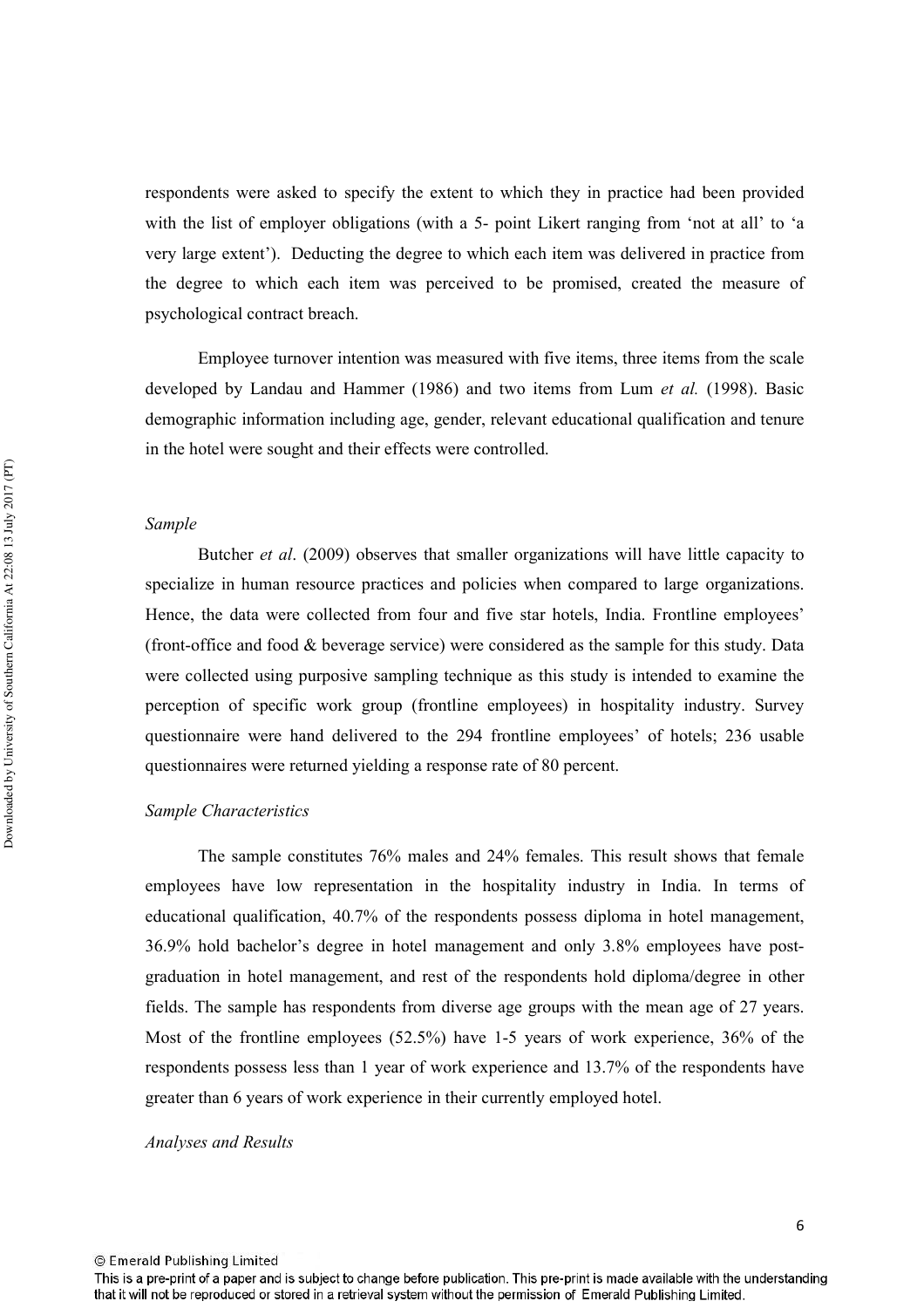Psychometric properties of the instrument including issues of reliability, convergent validity and discriminating validity were tested. Reliability of scales was tested using Cronbach's alpha internal consistency method. Table I provides the reliability results and all the values were above 0.60, which is considered to be acceptable (Hair *et al.*, 2006). In order to measure the convergent validity, corrected item-total correlation were computed. As per the recommendations of Clark and Watson (1995), corrected item-total correlation within the range of 0.15-0.20 for scales measuring broad characteristics is considered to be acceptable. In this study, the results of the corrected item-total correlation exceeds 0.20, ensuing convergent validity of the scales.

Correlation analysis among the constructs was performed and the results were depicted in Table I. One of the concerns from the correlation results remains as strong relationship among the independent constructs. Prior research has exhibited that these constructs predict different measures, suggesting that they are independent constructs (Sumathi et al., 2015; Tzafrir, 2005; Khatri, 2000). Moreover, Fong et al. (2011) results have shown sizable correlation among the human resource management practices. For example, Fong et al. found the correlation between selection practices and training practices as 0.63. Results of the correlation analysis provides support for discriminant validity of the study, when correlation coefficient matrix between constructs is examined, no correlation coefficient is above 0.90 (Refer to Table I). Therefore, all the constructs are distinct from each other (Amick and Walberg, 1975; Nadiri and Tanova, 2010).

Multiple regression analysis has been conducted to examine the hypotheses. Hypothesis 1 examines the significant impact of human resource practices on employee turnover intentions. Results are exhibited in the Table 2. Demographic factors were considered as control variables and they were entered at step 1. At step 2, human resource management practices were introduced into regression equation. Selection, training and compensation practices exhibit significant relationship with turnover intention. Therefore, the hypothesis 1a, 1b and 1d remains supported. The moderation effects examined through hierarchical linear regression analyses, conducted as per recommendation of Aiken and West (1991). Data were mean centered by creating new centered independent and moderator variable after deducting the mean values from the respective independent and moderator variable terms. Table 3 exhibits the results of moderation analysis (Hypothesis 2).

## Table 1 Correlation analysis and reliability scores of measures (in parentheses)

This is a pre-print of a paper and is subject to change before publication. This pre-print is made available with the understanding that it will not be reproduced or stored in a retrieval system without the permission of Emerald Publishing Limited.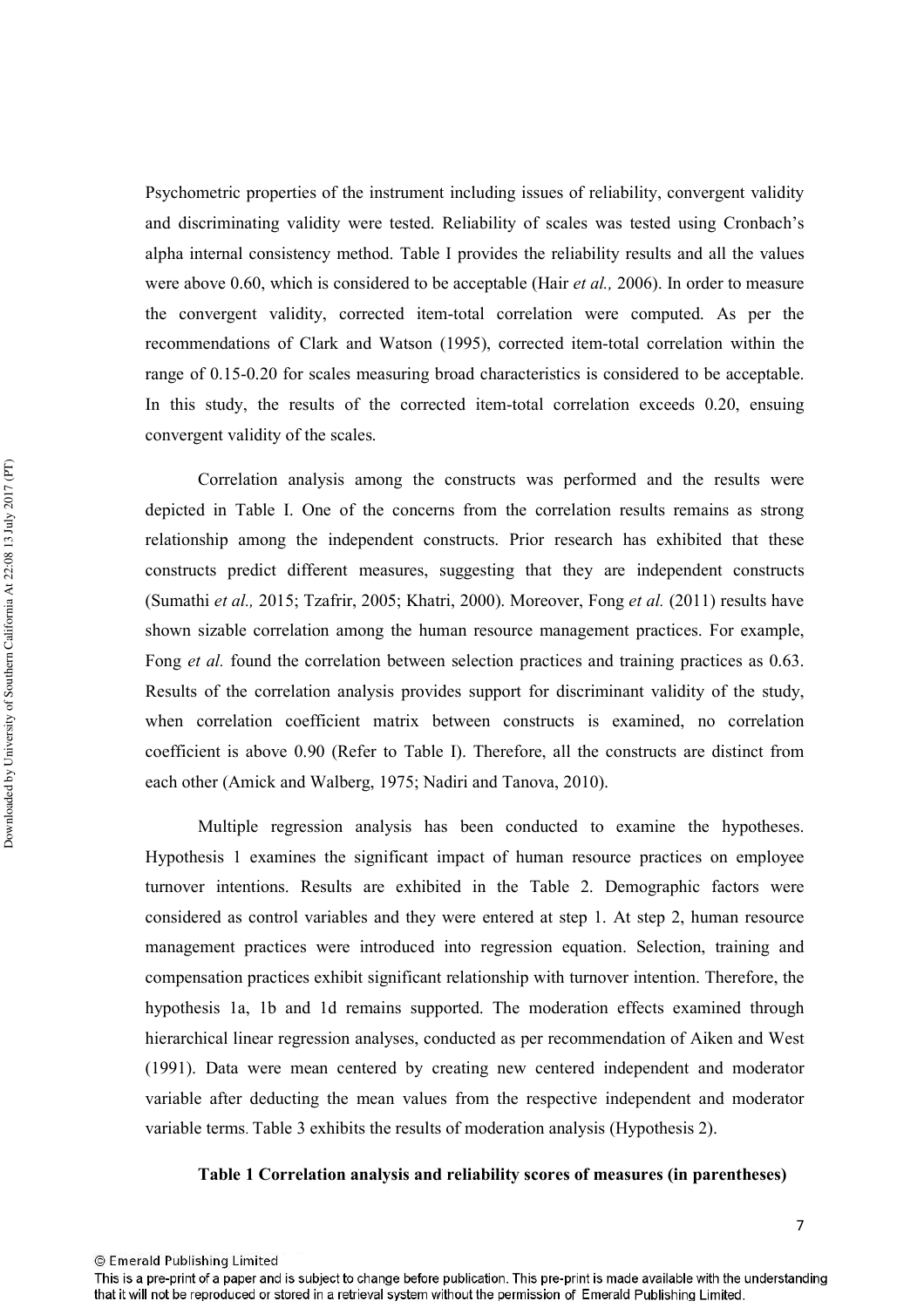#### **Discussion and Implications**

It is critical to notice that, of the four human resource management practices, only selection, training and compensation practices had a significant effect on employees' intention to quit while career growth opportunities remains constant (Table 2). Selection practice was negatively related to employee turnover intention. These findings are in line with the existing literature (Bonn and Forbringer 1992; Paraskevas 2000; Boselie et al., 2005). This study empirically demonstrates that employees, who perceive fairness in selection process, would tend to stay with their organization for a longer tenure. Training practices were found to exhibit significant positive influence on employee's turnover intention. Therefore, in the hospitality industry even with better training provided to the frontline employees, they intend to leave their job. Hypothesis 1d reveals significant negative relationship between compensation practices and employee turnover intentions. This result is consistent with studies conducted by Nankervis and Debrah (1995): Namasiyayam et al. (2007) and Bagri et al., (2010). Pay and benefits in the hospitality industry is considered to be very low compared to other service sectors, which may act as a major reason for employee turnover intention. However, in Indian hospitality industry employees possess positive perception of compensation practices; as a consequence they have low turnover intention. We also proposed that psychological contract breach is likely to have a pervasive negative impact on employee attitudes and behaviors.

## Table 2 Regression analysis for employee turnover intentions

Moderating effects of psychological contract breach in the relationship between human resource management practices and employee turnover intention has been explored in this study. Moderating analysis results showed that psychological contract breach moderates the relationship between the practices of human resource management practices such as selection and training practices, and intention to quit. Career growth opportunity also shows significant moderation, though it does not have significant direct effect on employee turnover intention. Interaction effects between selection practices and psychological contract breach on turnover intentions (see figure 1) exhibits that higher the perception of the breach and positive perception of selection practices together leads to higher intention to quit. In figure 2, despite of better perception of training practices, high breach of psychological contract leads to increased turnover intentions. Though employers provide adequate training to their employees, the consequences of breach negatively affects their attitudes and behavior, and further stimulated their intention to leave the job. Similarly, higher the perception of breach

This is a pre-print of a paper and is subject to change before publication. This pre-print is made available with the understanding that it will not be reproduced or stored in a retrieval system without the permission of Emerald Publishing Limited.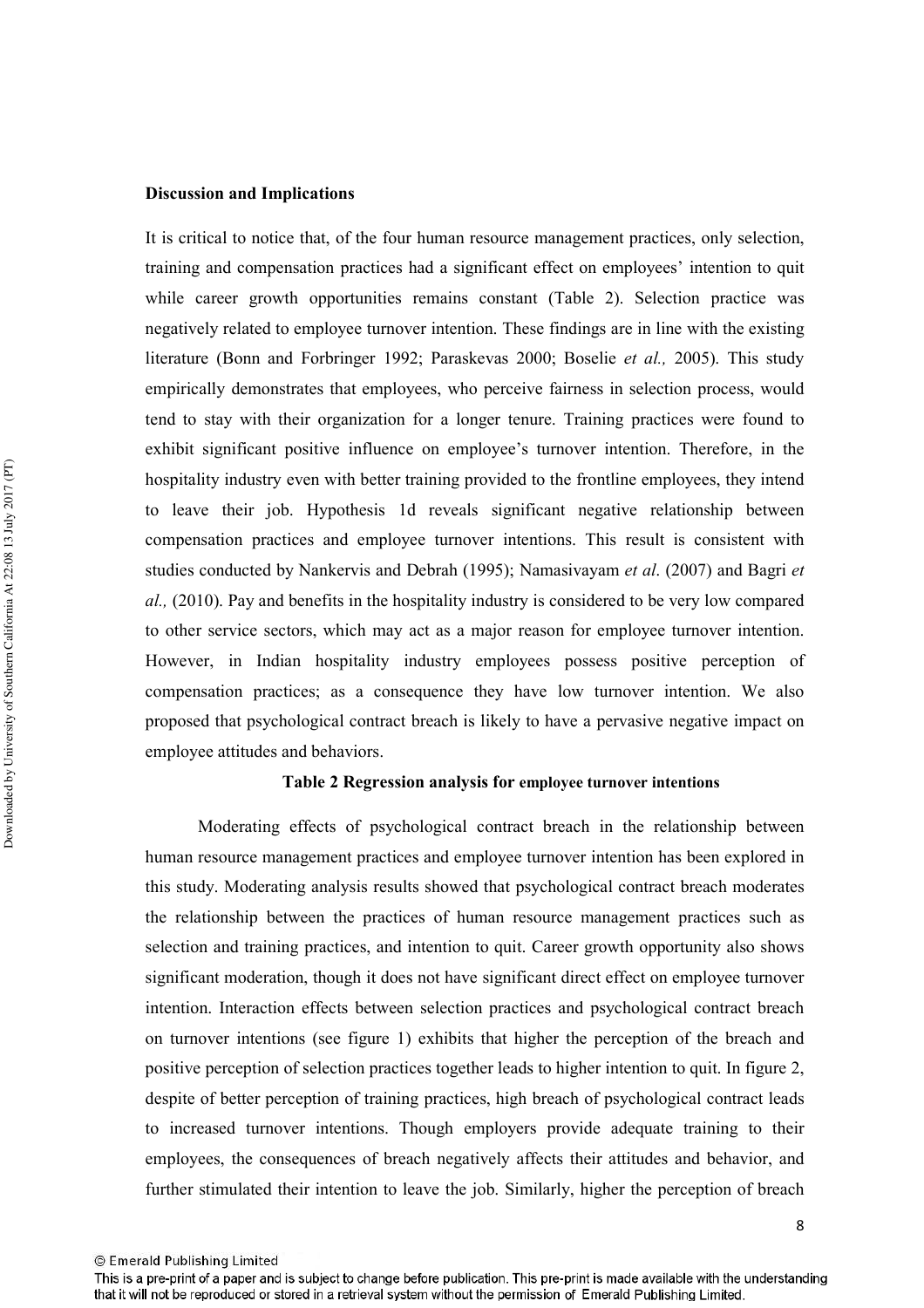along better growth opportunities in the hotels, leads to increased turnover intention (see figure 3).

Empirical evidences from this study describes that despite of better perception of human resource management practices, breach of psychological contract has greater influence on employees attitudes and behaviors. Adapting the social exchange theory perspective, employees receiving economic and socio-emotional resources from the organization tend to be obliged to recompense the organization through positive job and organizational outcomes (Cropanzano and Mitchell, 2005 and Karatepe, 2013). Considering the volatile nature of employment relationship within the hospitality industry, employers should focus on reducing the perception-expectation gap among the employees in order to reduce to perceived psychological contract breach and its effect on employee turnover intention. This unique human resource management practices - psychological contract breach - turnover intention relationship suggested that employee's perception of high psychological contract breach would enhance their turnover intention.

#### **Table 3 Moderated regression analysis**

Additionally, the results of this study put forward that the positive perception of human resource management practices lower employees' turnover intention. Human resource management practices actually impede the breach of psychological contract between the employer and employee, and this lowers their turnover intention. When employees perceive that their organization fail to provide what was promised, employees will develop undesirable attitude and behaviour largely in terms of intent to quit the organization. Therefore, the findings of this study confirms suggestions from Guzzo and Noonan (1994) that human resource practices acts as tool for communication between employer and employee in order to enhance strong employment relationship.

Despite the better perception about human resource management practices namely selection, training and compensation, perceived psychological contract breach influences the employee's turnover intention. Therefore, it is evident that psychological contract breach enhances the turnover intention among frontline employees in hospitality industry. Lv and Xu (2016) found that better perception of high-performance work system increases the employees feelings of being exploited by the organization, which further affects the physical and psychological well-being of employees (Oppenauer and Van De Veorde, 2016) and thus aggravate the negative effects of psychological contract breach on turnover intention. The

© Emerald Publishing Limited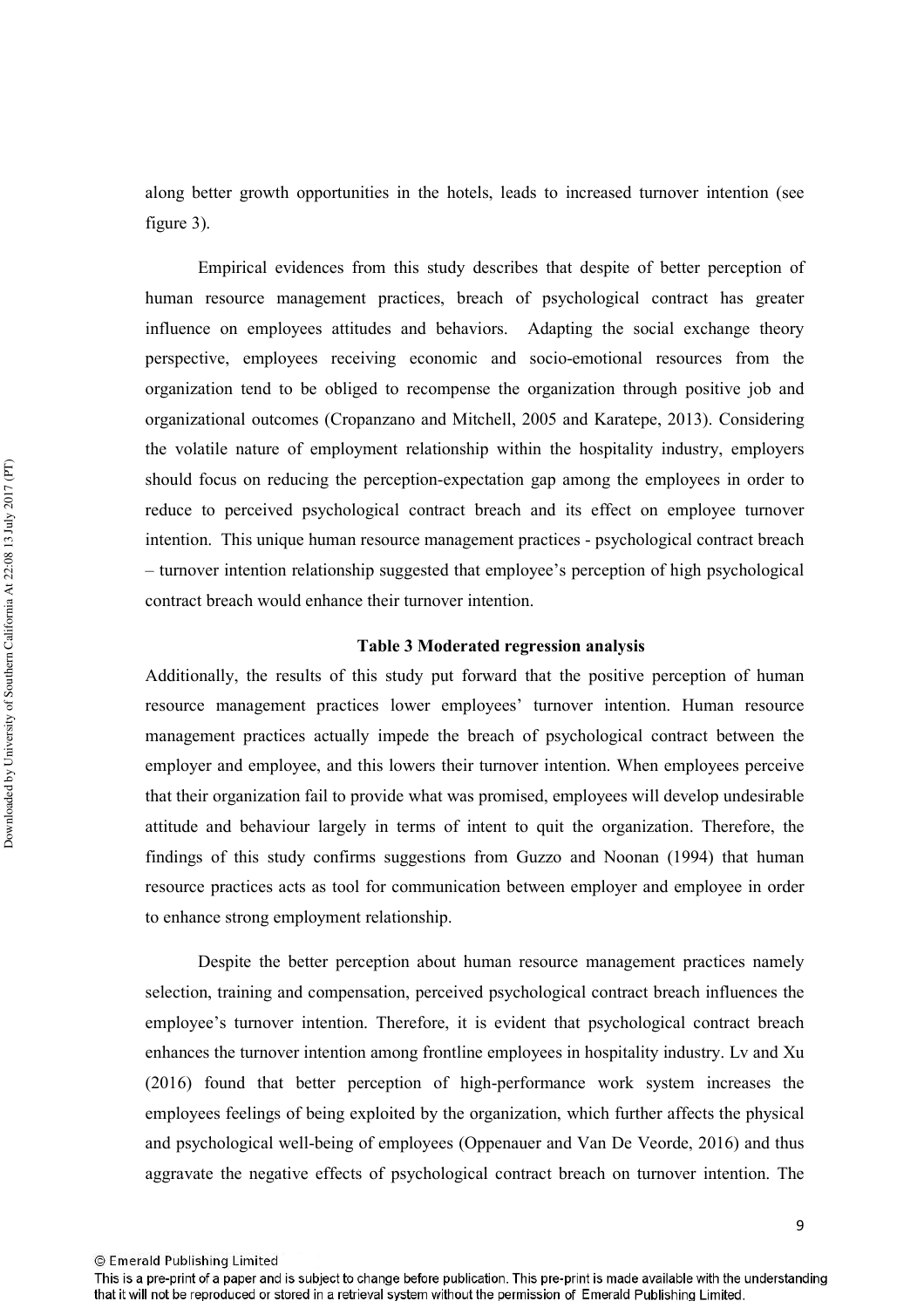hospitality industry and future research studies should consider the consequences of employee's turnover intention, as they disrupt the quality of service delivery to customers. possess low morale, sends negative signal to their co-workers related to the nature of work and organization, and also deteriorate the business reputation (Magnini *et al.*, 2011).

In the process of service delivery, organization should focus more on preventing the occurrences of psychological contract breach among the frontline employees during high job demands and/or low resource scenarios in order to avoid the detrimental effects of psychological contract breach (Vantilborgh et al., 2016). To minimize the negative consequences of psychological contract breach, managers should pay more emphasis on understanding the organizational factors that influence the employees' reaction to psychological contract breach (Restubog et al., 2015). Solinger et al. (2015) found that organizational commitment and post-breach organizational support would pave way to resolve the negative consequences of psychological contract breach. Enhancing the organizational commitment and providing organization support to employees will pave way to impede the development of turnover intention.

While the hotel and hospitality industry in India is reeling under a severe manpower shortage, this work provides key insights into understanding how employees perceive human resource practices, the role of psychological contract breach and how such attribution affects employee turnover intention. The findings of this study paves way for hospitality industry in general and also in particular to India for understanding which practices of human resource management have significant impact on employees intention to quit the job and to examine the role the psychological contract. As frontline employees' are the core group of employees in hospitality industry, they play a vital role in achieving the sustainable competitive advantage of the business, by delivering quality service to the customers. Therefore, unless serious attempts are made towards retaining such core group of employees, it will be challenging for the organization to focus on external customers and their loyalty. Most of the existing research in this area has been done in the countries like U.S (Choi and Dickson, 2010), U.K (Price 1994), Australia (Nankervis and Deborah, 1995), and Taiwan (Tsaur and Lin, 2005) and therefore findings of this study may be important for hospitality firms operating in India. Moreover, India is emerging as one of the most potential markets for investments by international hotel groups like Marriot, Accor, Novotel, Holiday Inn, Hyatt, Hilton, etc.,

This is a pre-print of a paper and is subject to change before publication. This pre-print is made available with the understanding that it will not be reproduced or stored in a retrieval system without the permission of Emerald Publishing Limited.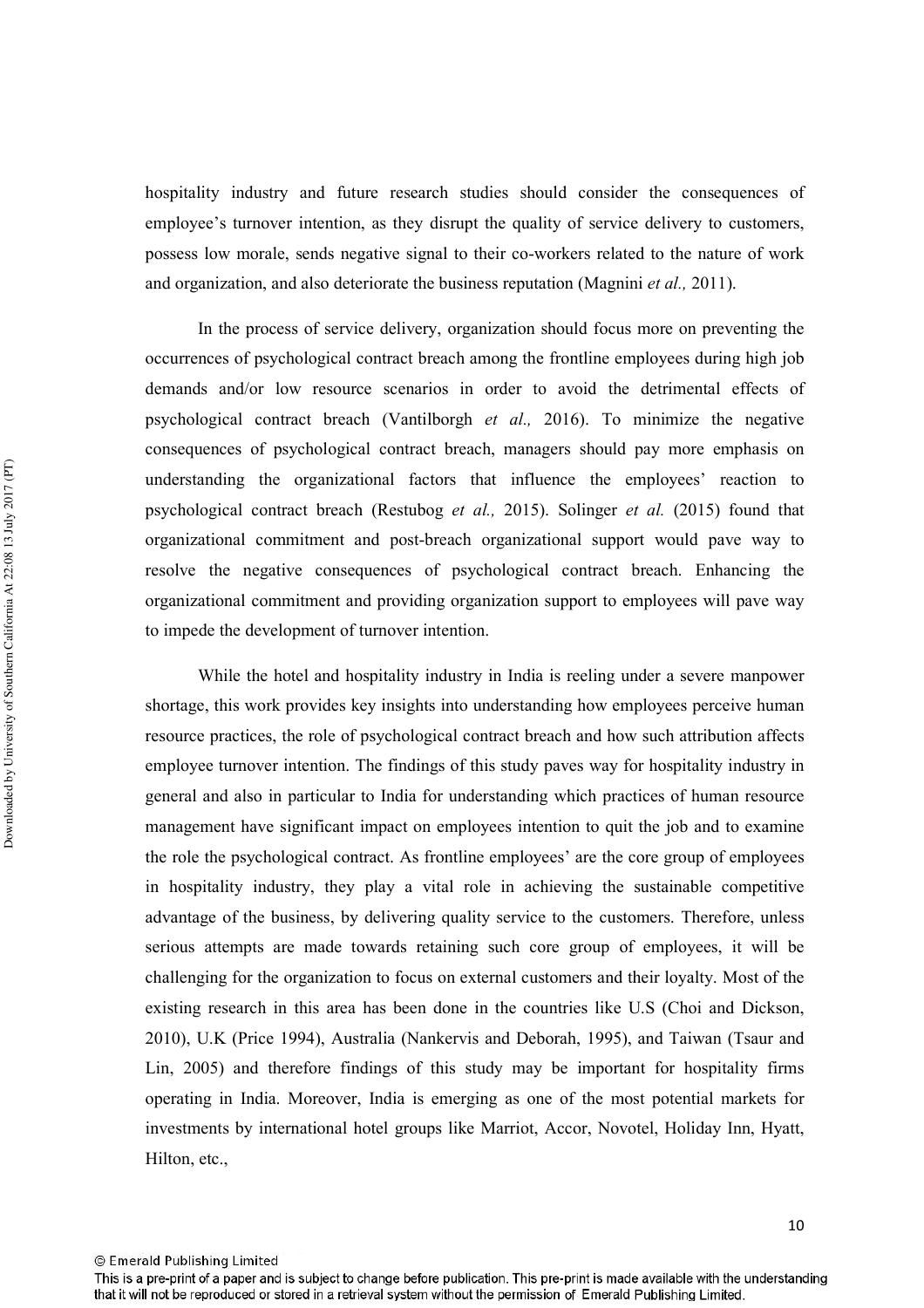This study has certain limitations. First, the data were collected only from one service industry in India. Therefore, the findings may not be generalizable to other industries. In order to validate the study results, future research studies should focus on diverse samples across nations and industries. Second, due to inaccessibility of objective data on employee turnover, this study uses only subjective data. Availability of objective data might have further strengthened the generalization of results. Third, psychological contract breach has been examined using composite measure through difference scores. However, difference score measures adversely affect validity of the scale. Therefore, future studies should consider using other measures for examining psychological contract such as global measures. weighted measures or combination all three measures.

Our findings hold several implications for the hospitality industry and future research. This study highlights the prerequisite for hospitality organizations to focus on their practices of human resource management in order to retain their employees and increase their psychological bonding. It is important for employers to consider employee's perception of human resource practices in formulating and executing those practices. This study contributes to explain the moderating role of psychological contract breach in the turnover intention process. This study paves way for the human resource researchers to explore the relationship between human resource management practices and turnover intention through psychological contract breach in cross-national context and diverse industry settings in order to generalize the findings and suggest the industry about the growing need to focus on human resource management practices and sustain the employment relationship.

# Conclusion

This study has examined the effect of four human resource management practices on psychological contract breach and employee turnover intention. However, most of the prior studies have studied the effect of individual human resource management practices. Examining the effect of bundle of human resource management practices add more value than considering the effect of single human resource management practices. In practice, organizations' execute several human resource management practices which are inter-related and play a vital role in attaining efficiency and effectiveness in the functions of human resources. Future studies should focus on the role of several other human resource management practices and contextualize those practices based on the national/industry/work group. In order to reduce employee turnover intention, human resource practices and

© Emerald Publishing Limited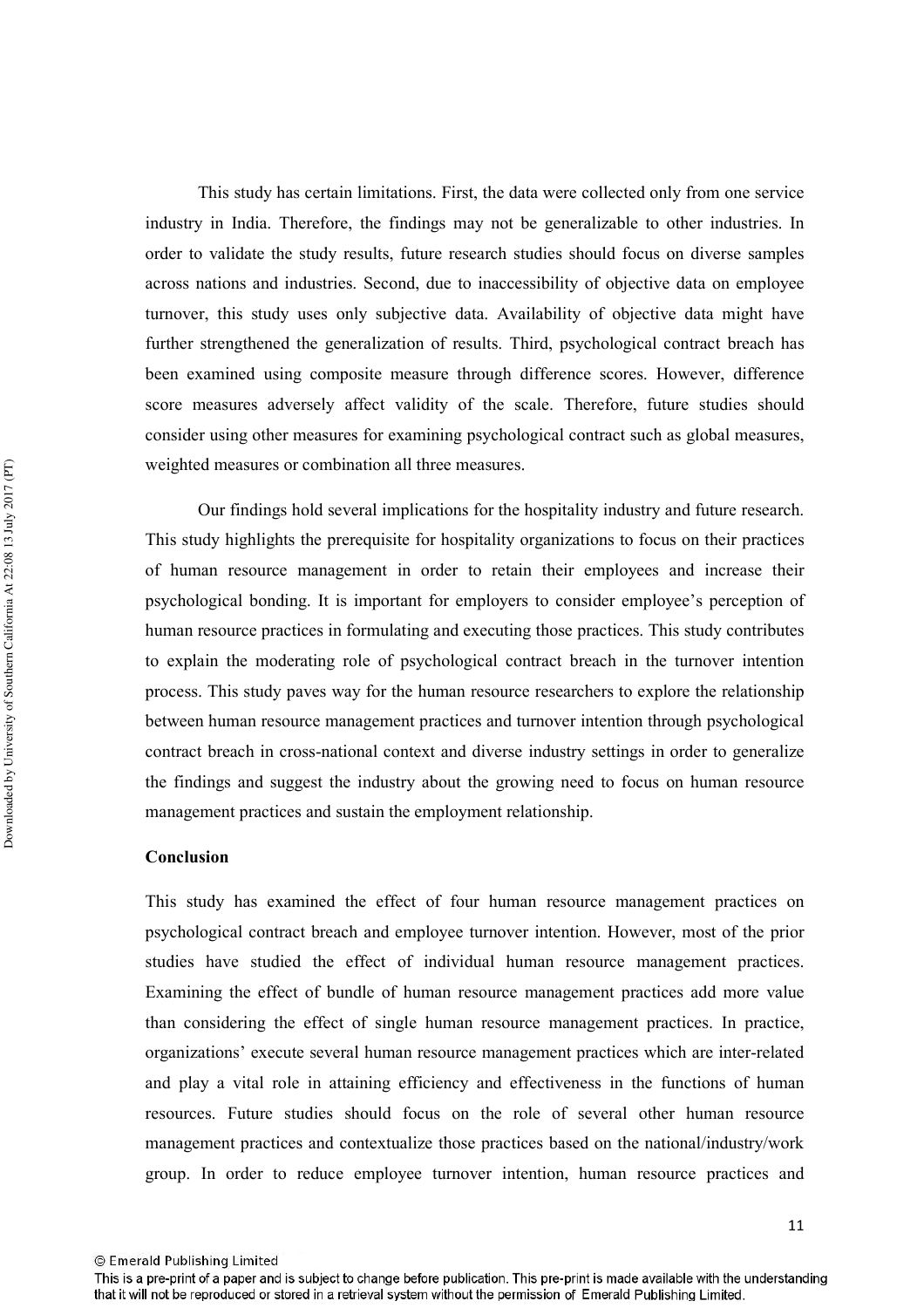psychological contract should be monitored periodically and addressed proactively to fulfill the needs of employees. Additionally, this study results would clearly indicate the organizations and academicians about which human resource management practices has to be focused in order to enhance employee retention. Future studies may consider the role of environmental factors and employees' demographic factors on psychological contract breach and its impact on employee turnover intention in hospitality industry context.

In this dynamic competitive era, there is a growing demand for competent employees for enhancing organizational performance and maintain sustainable development. Frontline employees are the core group of employees in hospitality services therefore loss of those employees might have adverse effects on the process of service delivery. Therefore, in order to retain competent employees and enhance sustainable growth, hospitality industry should focus on reducing the breach of psychological contract by fulfilling the obligations made to their employees. In addition, focus on human resource management practices will paye way for the organizations to retain their employees for long term.

#### **References**

Aggarwal, U., and Bhargava, S. (2009), "Reviewing the relationship between human resource practices and psychological contract and their impact on employee attitude and behaviours: A conceptual model", Journal of European Industrial Training, Vol. 33 No. 1, pp. 4-31.

Aiken, L. S., West, S. G., & Reno, R. R. (1991). Multiple regression: Testing and interpreting interactions, Sage.

Allen, D. G., Shore, L.Y., & Griffeth, R. W. (2003), "The role of perceived organizational support and supportive human resource practices in the turnover process", Journal of Management, Vol. 29 No.1, pp. 99-118.

Amick, D. J., & Walberg, H. J. (1975). Introductory multivariate analysis: for educational, psychological, and social research. McCutchan Pub. Corp.

Bagri, S. C., Babu, S., and Kukreti, M. (2010), "Human resource practices in hotels: A study from the tourist state of Uttrakhand, India", Journal of Human Resources in Hospitality and Tourism, Vol. 9 No. 3, pp. 286-299.

Baron, R. M., and Kenny, D. A. (1986), "The moderator-mediator variable distinction in social psychological research: Conceptual, strategic, and statistical considerations", Journal of personality and social psychology, Vol. 51 No. 6, pp. 1173-1182.

Becker, B., and Gerhart, B. (1996), "The impact of human resource management on organizational performance: Progress and prospects", Academy of management journal, Vol. 39 No. 4, pp. 779-801.

Blomme, R. J., Van Rheede, A., and Tromp, D. M. (2010), "The use of the psychological contract explain turnover intentions in the hospitality industry: a research study on the impact of gender on the turnover intentions of highly educated employees", The International Journal of Human Resource Management, Vol. 21, No. 1, pp. 144-162.

© Emerald Publishing Limited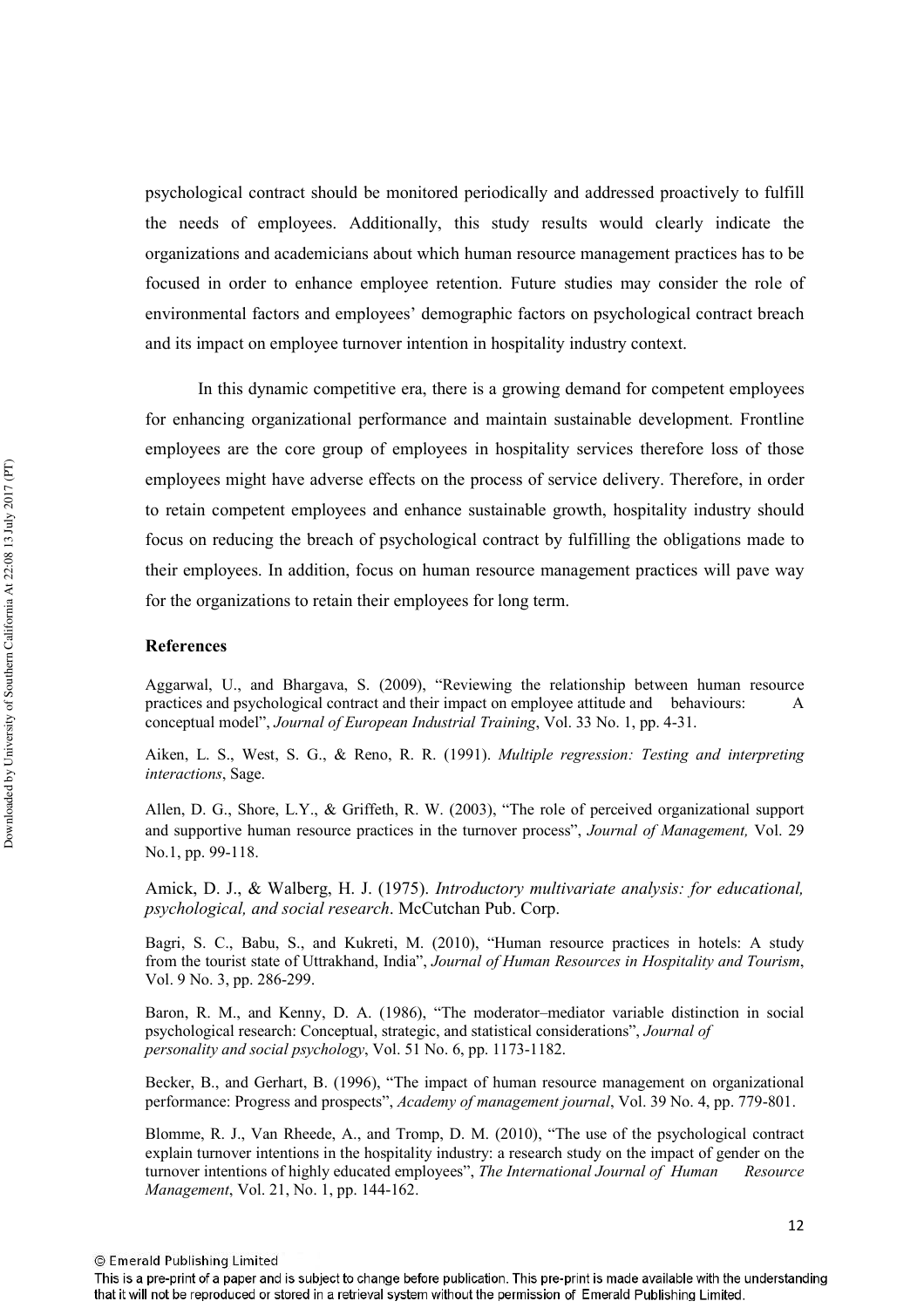Bonn, M. A., and Forbringer, L. R. (1992), "Reducing turnover in the hospitality industry: an overview of recruitment, selection and retention", International Journal of Hospitality Management, Vol. 11 No.1, pp 47-63.

Boselie, P., Dietz, G., and Boon, C. (2005), "Commonalities and contradictions in HRM and performance research", Human Resource Management Journal, Vol. 15 No. 3, pp. 67-94.

Budhwar, P., and Debrah, Y. A. (2009), "Future research on human resource management systems in Asia", Asia Pacific Journal of Management, Vol. 26 No. 2, pp. 197-218.

Bureau of Labor Statistics (2015), United Stated of America.

Butcher, K., Sparks, B., and McColl-Kennedy, J. (2009). "Predictors of customer service training in hospitality firms. International Journal of Hospitality Management, Vol. 28 No 3, pp. 389-396.

Cho, S., Woods, R. H., Jang, S., and Erdem, M. (2006), "Measuring the impact of human resource management practices on hospitality firms' performances. International Journal of Hospitality Management, Vol. 25 No 2, pp. 262-277.

Choi, Y., and Dickson, D. R. (2009), "A case study into the benefits of management training programs: Impacts on hotel employee turnover and satisfaction level", Journal of Human Resources in Hospitality and Tourism, Vol. 9 No. 1, pp. 103-116.

Clark, L. A., & Watson, D. (1995). Constructing validity: Basic issues in objective scale development. *Psychological assessment*, 7(3), 309.

Collins, A. B. (2007), "Human resources: a hidden advantage?", International Journal of Contemporary Hospitality Management, Vol. 19 No. 1, pp. 78-84.

Coyle-Shapiro, J., and Kessler, I. (2000), "Consequences of the psychological contract for the employment relationship: A large scale survey", Journal of management studies, Vol. 37 No. 7, pp. 903-930.

Cropanzano, R., & Mitchell, M. S. (2005). Social exchange theory: An interdisciplinary review. Journal of management, 31(6), 874-900.

Deery, S. J., R. D. Iverson and J.T. Walsh (2006), "Towards a better understanding of psychological contract breech: A study of customer service employees", Journal of Applied Psychology, Vol. 91 No.  $1, 166 - 175.$ 

Edgar, F., and Geare, A. (2005), "HRM practice and employee attitudes: different measures-different results", Personnel Review, Vol. 34 No.5, pp. 534-549.

Fong, C.Y., Ooi, K.B., Tan, B.I., Lee, V.H. and Yee-Loong Chong, A., 2011. HRM practices and knowledge sharing: an empirical study International Journal of Manpower, 32(5/6), pp.704-723.

Ganesan, S., and Weitz, B. A. (1996), "The impact of staffing policies on retail buyer job attitudes and behaviours", Journal of Retailing, Vol. 72 No 1, pp. 31-56.

Gatewood, R. D., and Riordan, C. M. (1997), The development and test of a model of total quality: organizational practices, TQ principles, employee attitudes and customer satisfaction", Journal of Quality Management, Vol. 2 No. 1, pp. 41-65.

Getz, D. (1994), "Students' work experiences, perceptions and attitudes towards careers in hospitality and tourism: A longitudinal case study in Spey Valley, Scotland", *International Journal of* Hospitality Management, Vol. 13 No. 1, pp. 25-37.

© Emerald Publishing Limited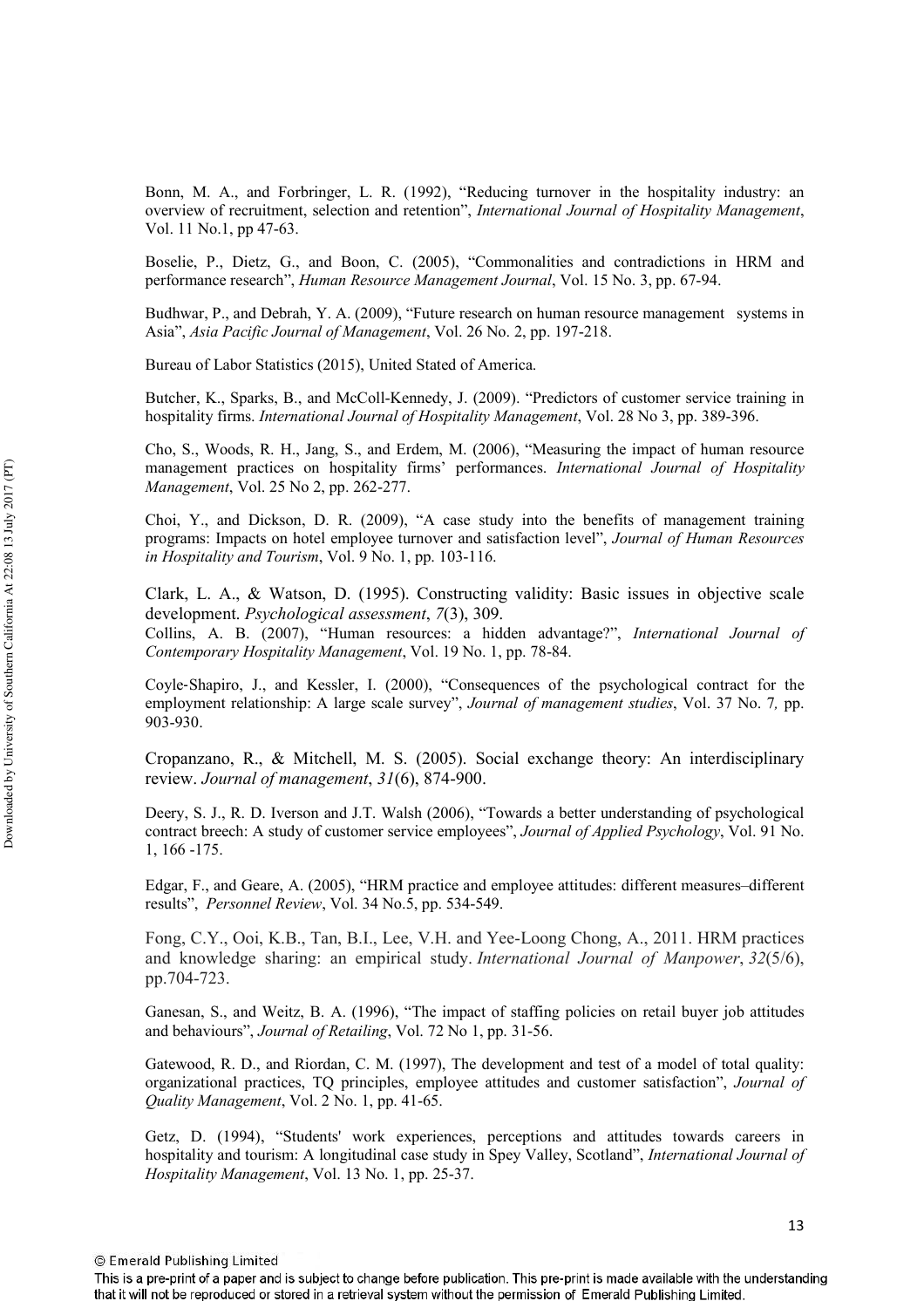Guchait, P., Cho, S., & Meurs, J. A. (2015). Psychological contracts, perceived organizational and supervisor support: Investigating the impact on intent to leave among hospitality employees in India. Journal of Human Resources in Hospitality & Tourism, 14(3), 290-315.

Guest, D. E. (2004), "The psychology of the employment relationship: An analysis based on the psychological contract", *Applied psychology*, Vol 53(4), pp. 541-555.

Guest, D. E., and Conway, N. (2002), Communicating the psychological contract: an employer perspective. Human Resource Management Journal, Vol. 12 No.2, pp. 22-38.

Hair, J. F., Black, W. C., Babin, B. J., Anderson, R. E., & Tatham, R. L. (2006). Multivariate data analysis 6th Edition. Pearson Prentice Hall. New Jersey. humans: Critique and reformulation. Journal of Abnormal Psychology, 87, 49-74.

Huselid, M. A. (1995), "The impact of human resource management practices on turnover, productivity, and corporate financial performance", Academy of management journal, Vol. 38 No. 3, pp. 635-672.

Karatepe, O. M. (2013). High-performance work practices and hotel employee performance: The mediation of work engagement. International Journal of Hospitality Management, 32, 132-140.

Khatri, N. (2000), "Managing human resource for competitive advantage: a study of companies in Singapore", International Journal of Human Resource Management, Vol. 11 No. 2, pp. 336-365.

Kong, H. J., and Baum, T. G. (2006), "Skills and work in the hospitality sector: the case of hotel front office employees in China", International Journal of Contemporary Hospitality Management, Vol. 18 No. 6, pp. 509-518.

Landau, J., & Hammer, T.H. (1986), "Clerical employees' perceptions of intra-organizational career opportunities"... Academy of Management Journal, Vol. 29 No. 2, pp. 385-404.

Loi, R., Hang-Yue, N., and Foley, S. (2006), "Linking employees' justice perceptions to organizational commitment and intention to leave: The mediating role of perceived organizational support", Journal of Occupational and Organizational Psychology, Vol. 79 No. 1, pp. 101-120.

Lv, Z., & Xu, T. (2016). Psychological contract breach, high-performance work system and engagement: the mediated effect of person-organization fit. The International Journal of Human Resource Management, 1-28.

Magnini, V. P., Lee, G., & Kim, B. (2011). The cascading affective consequences of exercise among hotel workers. International Journal of Contemporary Hospitality Management,  $23(5)$ , 624-643.

Manxhari, M. (2015). Employment Relationships and the Psychological Contract: The Case of Banking Sector in Albania. Procedia-Social and Behavioral Sciences, 210, 231-240.

Ministry of Tourism (2012). Study to assess the requirement of manpower in hospitality and travel trade sector, India.

Mohsin, A., Lengler, J., and Kumar, B. (2013), "Exploring the antecedents of intentions to leave the job: The case of luxury hotel staff", *International Journal of Hospitality Management*, Vol. 35, pp. 48-58.

© Emerald Publishing Limited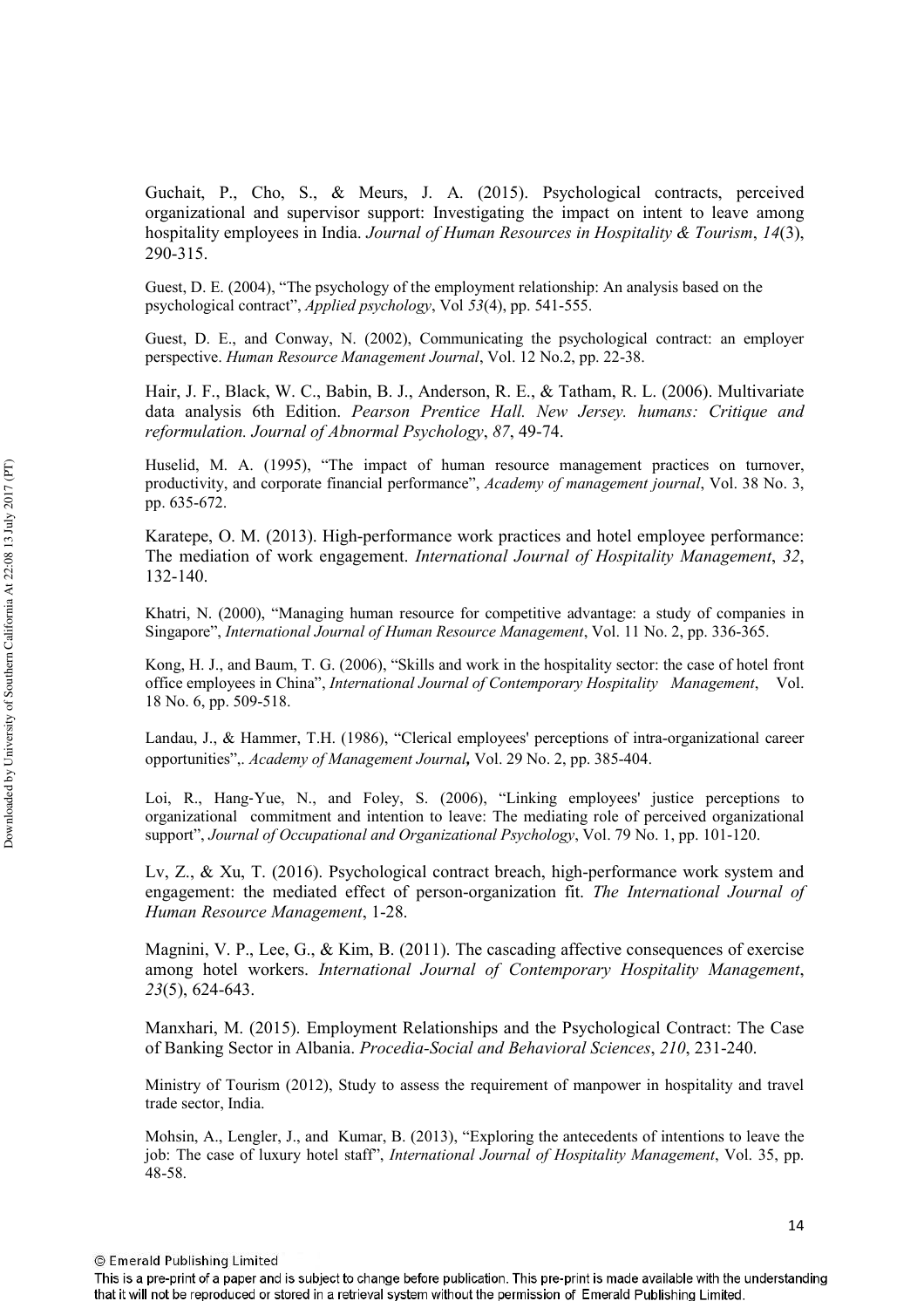Morrison, E. W., & Robinson, S. L. (1997), "When employees feel betrayed: A model of how psychological contract violation develops", Academy of management Review, Vol. 22 No.1, pp. 226-256.

Nadiri, H., & Tanova, C. (2010). An investigation of the role of justice in turnover intentions. job satisfaction, and organizational citizenship behavior in hospitality industry. International journal of hospitality management,  $29(1)$ , 33-41.

Namasiyayam, K., Miao, L., and Zhao, X. (2007). "An investigation of the relationships between compensation practices and firm performance in the US hotel industry," International Journal of Hospitality Management, Vol. 26 No. 3, pp. 574-587.

Nankervis, A. R., and Debrah, Y. (1995), "Human resource management in hotels: a comparative study", Tourism Management, Vol. 16 No.7, pp. 507-513.

Ngo, H.Y., Turban, D., Lau, C.M. and Lui, S.Y., 1998. Human resource practices and firm performance of multinational corporations: Influences of country origin. International Journal of Human Resource Management, 9(4), pp.632-652.

Nolan, C. (2002), "Human resource development in the Irish hotel industry: the case of the small firm", Journal of European Industrial Training, Vol. 26 No. (2/3/4), pp. 88-99.

Oppenauer, V., & Van De Voorde, K. (2016). Exploring the relationships between high involvement work system practices, work demands and emotional exhaustion: a multi-level study. The International Journal of Human Resource Management, 1-27.

Paraskevas, A. J. (2000), "Management selection practices in Greece: are hospitality recruiters any different?", International Journal of Hospitality Management, Vol. 19 No. 3, pp. 241-259.

Price, L. (1994), "Poor personnel practice in the hotel and catering industry: does it matter?", *Human* Resource Management Journal, Vol. 4 No. 4, pp. 44-62.

Restubog, S. L. D., Zagenczyk, T. J., Bordia, P., Bordia, S., & Chapman, G. J. (2015). If you wrong us, shall we not revenge? Moderating roles of self-control and perceived aggressive work culture in predicting responses to psychological contract breach. Journal of Management, 41(4), 1132-1154.

Robinson, S. L., and Morrison, E. W. (1995), "Psychological contracts and OCB: The effect of unfulfilled obligations on civic virtue behavior", Journal of organizational behavior, Vol. 16 No. 3, pp. 289-298.

Rousseau, D. M. (1990), "New hire perceptions of their own and their employer's obligations: A study of psychological contracts". Journal of organizational behavior, Vol. 11 No. 5, pp. 389-400.

Rousseau, D. M., and Greller, M. M. (1994), "Human resource practices: administrative contract makers", Human Resource Management, Vol. 33 No 3, pp. 385-401.

Rynes, S.L., and Trank, C.Q. (1996), "Moving upstream in the employment relationship: Using recruitment and selection to enhance quality outcomes". Advances in the Management of Organizational Quality, No.1, pp. 79-140.

Solinger, O. N., Hofmans, J., Bal, P. M., & Jansen, P. G. (2015). Bouncing back from psychological contract breach: How commitment recovers over time. Journal of Organizational Behavior.

© Emerald Publishing Limited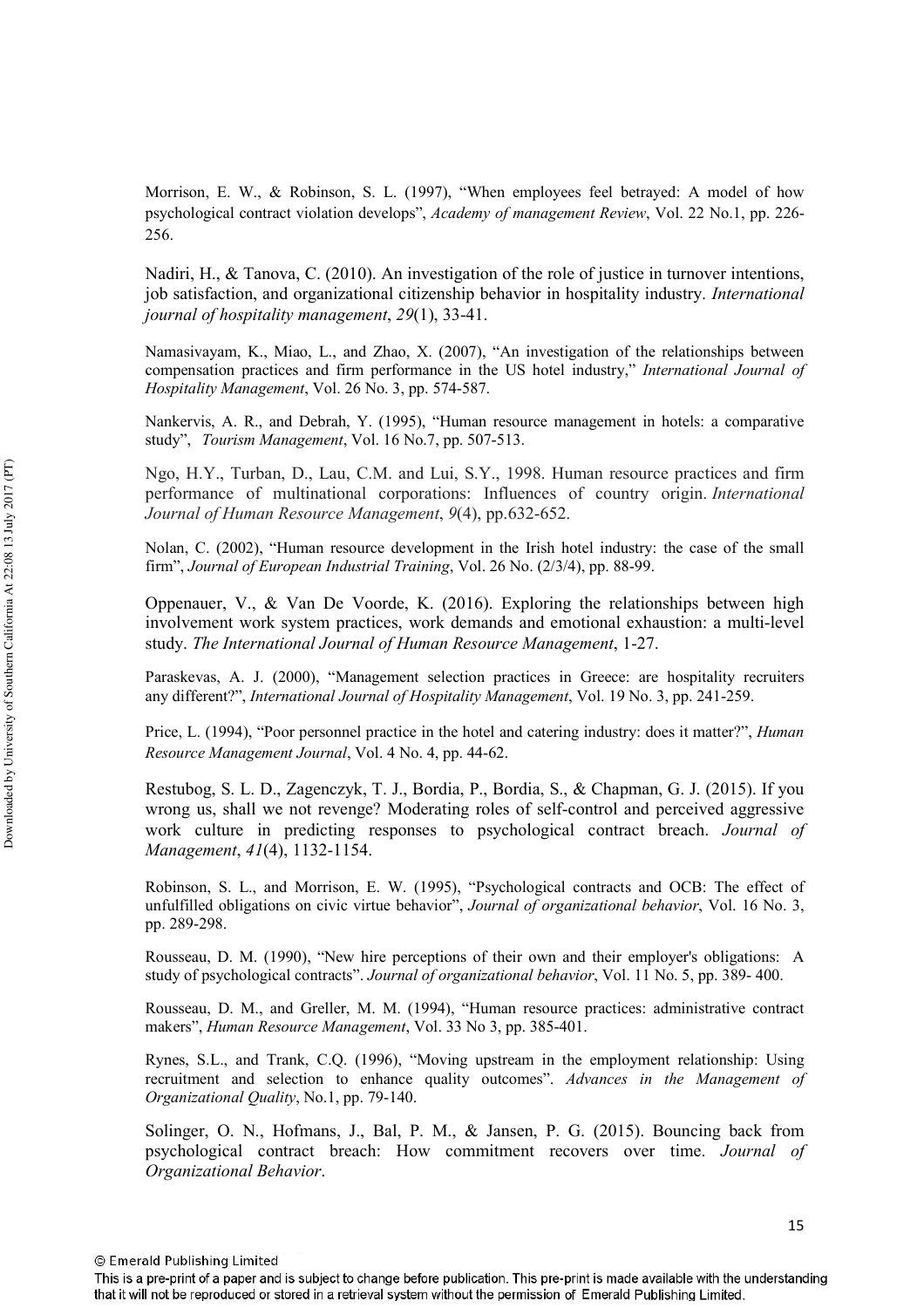Solnet, D., and Hood, A. (2008). "Generation Y as hospitality employees: framing a research agenda". Journal of Hospitality and Tourism Management, Vol. 15 No. 1, pp. 59-68.

Suazo, M. M., Turnley, W. H., and Mai, R. R. (2005), "The role of perceived violation in determining employees' reactions to psychological contract breach", Journal of Leadership and Organizational Studies, Vol. 12 No.1, pp. 24-36.

Sumathi, G. N., Kamalanabhan, T. J., and Thenmozhi, M. (2011), "Impact of perceived organisational support on job performance among healthcare professionals". International Journal of Business Innovation and Research, Vol. 7 No.3, pp. 379-391.

Sumathi, G.N., Kamalanabhan, T.J. and Thenmozhi, M., 2015. Impact of work experiences on perceived organizational support: a study among healthcare professionals. Al  $\&$  society,  $30(2)$ , pp.261-270.

Tang, T. W., and Tang, Y. Y. (2012), "Promoting service-oriented organizational citizenship behaviors in hotels: The role of high-performance human resource practices and organizational social climates". International Journal of Hospitality Management, Vol. 31 No.3, pp. 885-895.

Tsaur, S.H. and Lin, Y.C., 2004. Promoting service quality in tourist hotels: the role of HRM practices and service behavior. Tourism Management, 25(4), pp.471-481.

Turnley, W. H., and Feldman, D. C. (1999), "The impact of psychological contract violations on exit, voice, loyalty, and neglect", *Human relations*, Vol. 52 No. 7, pp. 895-922.

Tzafrir, S.S., 2005. The relationship between trust, HRM practices and firm performance. The International Journal of Human Resource Management, 16(9), pp.1600-1622.

Vantilborgh, T., Bidee, J., Pepermans, R., Griep, Y., & Hofmans, J. (2016). Antecedents of Psychological Contract Breach: The Role of Job Demands, Job Resources, and Affect. PloS one,  $11(5)$ 

Yang, J. T., Wan, C. S., & Fu, Y. J. (2012). "Qualitative examination of employee turnover and retention strategies in international tourist hotels in Taiwan", International Journal of Hospitality Management, Vol. 31 No.3, pp. 837-848.

© Emerald Publishing Limited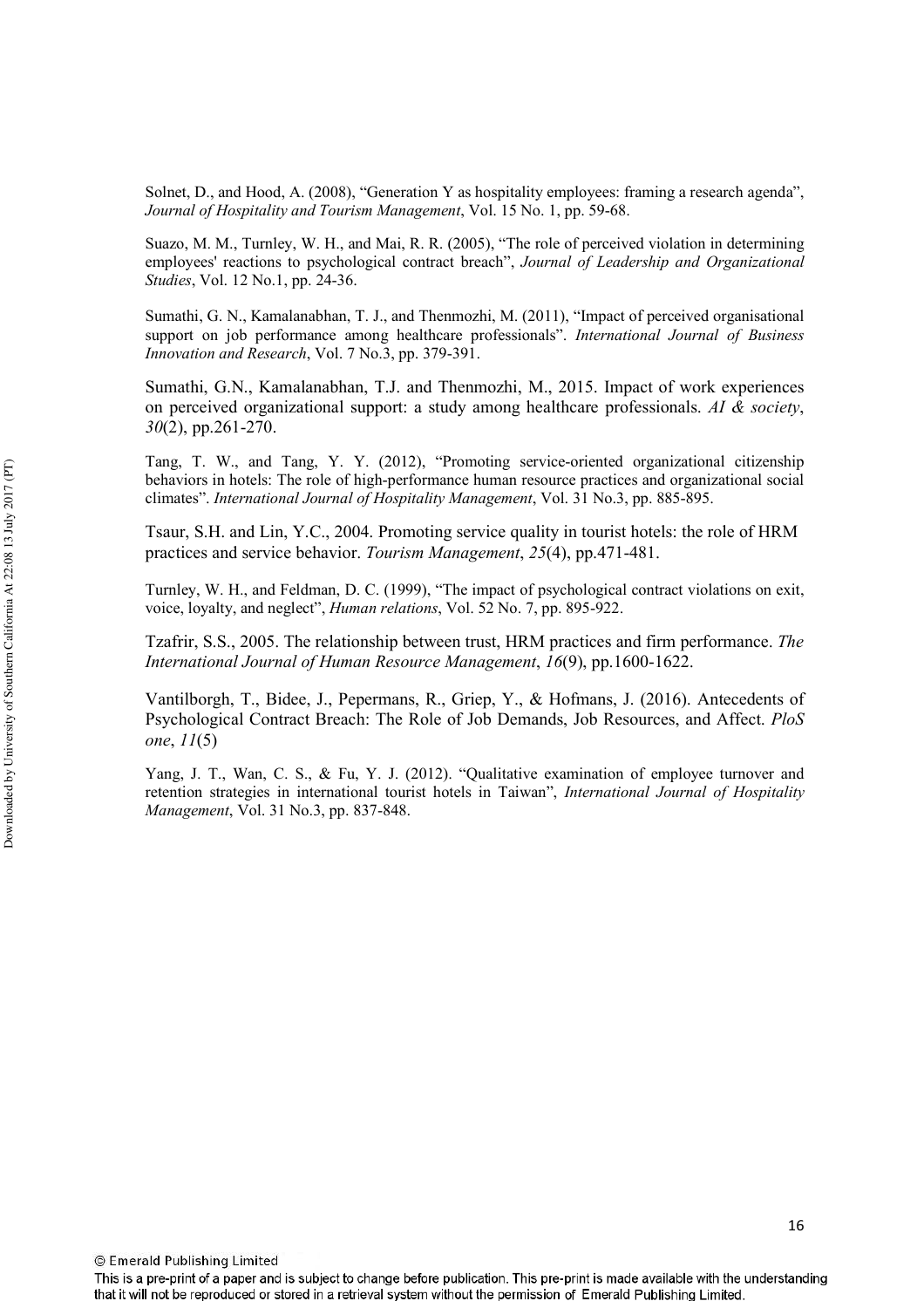|    | <b>Constructs</b>                                   | Mean | $SD \t1$ |                   | $\overline{\mathbf{2}}$                          | 3      | $\boldsymbol{4}$ | 5            | $\mathbf 0$ |
|----|-----------------------------------------------------|------|----------|-------------------|--------------------------------------------------|--------|------------------|--------------|-------------|
|    | Selection                                           | 3.80 | 0.57     | (0.65)            |                                                  |        |                  |              |             |
| 2. | Training                                            | 3.61 |          | $0.53$ $.62^{**}$ | (0.79)                                           |        |                  |              |             |
|    | 3. Career growth opportunity                        | 3.90 | 0.66     | $.66***$          | $.65***$                                         | (0.75) |                  |              |             |
| 4. | Compensation                                        | 3.70 |          |                   | $0.67$ $.58^{**}$ $.58^{**}$ $.73^{**}$ $(0.80)$ |        |                  |              |             |
| 5  | Turnover Intention                                  | 2.92 | 0.94     |                   | $-.05 \t .22$ <sup>**</sup>                      | .05    |                  | $-.05(0.78)$ |             |
|    | 6. PCB                                              | .02  | 0.44     |                   | $-.10$ $-.06$ $-.05$ $-.07$ $.12^*$              |        |                  |              | (0.60)      |
|    | $N_{\text{of}}$ $*_{n}$ $\leq$ 05 $*_{n}$ $\leq$ 01 |      |          |                   |                                                  |        |                  |              |             |

Table 1 Correlation analysis and reliabilities of measures (in parentheses)

Notes:\*p<.05; \*\*p<.01

## Table 2 Regression analysis for employee turnover intentions

| <b>Predictors</b>                | <b>Employee Turnover Intentions</b> |              |           |          |                         |           |
|----------------------------------|-------------------------------------|--------------|-----------|----------|-------------------------|-----------|
|                                  |                                     | $\Delta R^2$ | F value   |          | $\Delta$ R <sup>2</sup> | F value   |
| Step 1                           |                                     |              |           |          |                         |           |
| Gender                           | $-14*$                              |              |           | $-14*$   |                         |           |
| Age                              | $-.13$                              | .07          | $5.43***$ | $-.10$   |                         |           |
| <b>Educational Qualification</b> | $-12$                               |              |           | $-14*$   |                         |           |
| Work Experience                  | $-14*$                              |              |           | $-13*$   | 0.17                    | $7.34***$ |
| Step 2                           |                                     |              |           |          |                         |           |
| Selection                        |                                     |              |           | $-.20*$  |                         |           |
| Training                         |                                     |              |           | $.47***$ |                         |           |
| Career Growth Opportunities      |                                     |              |           | $-.02$   |                         |           |
| Compensation                     |                                     |              |           | $-.20*$  |                         |           |

Notes:\*p<.05; \*\*\*p<.001.

This is a pre-print of a paper and is subject to change before publication. This pre-print is made available with the understanding that it will not be reproduced or stored in a retrieval system without the permission of Emerald Publishing Limited.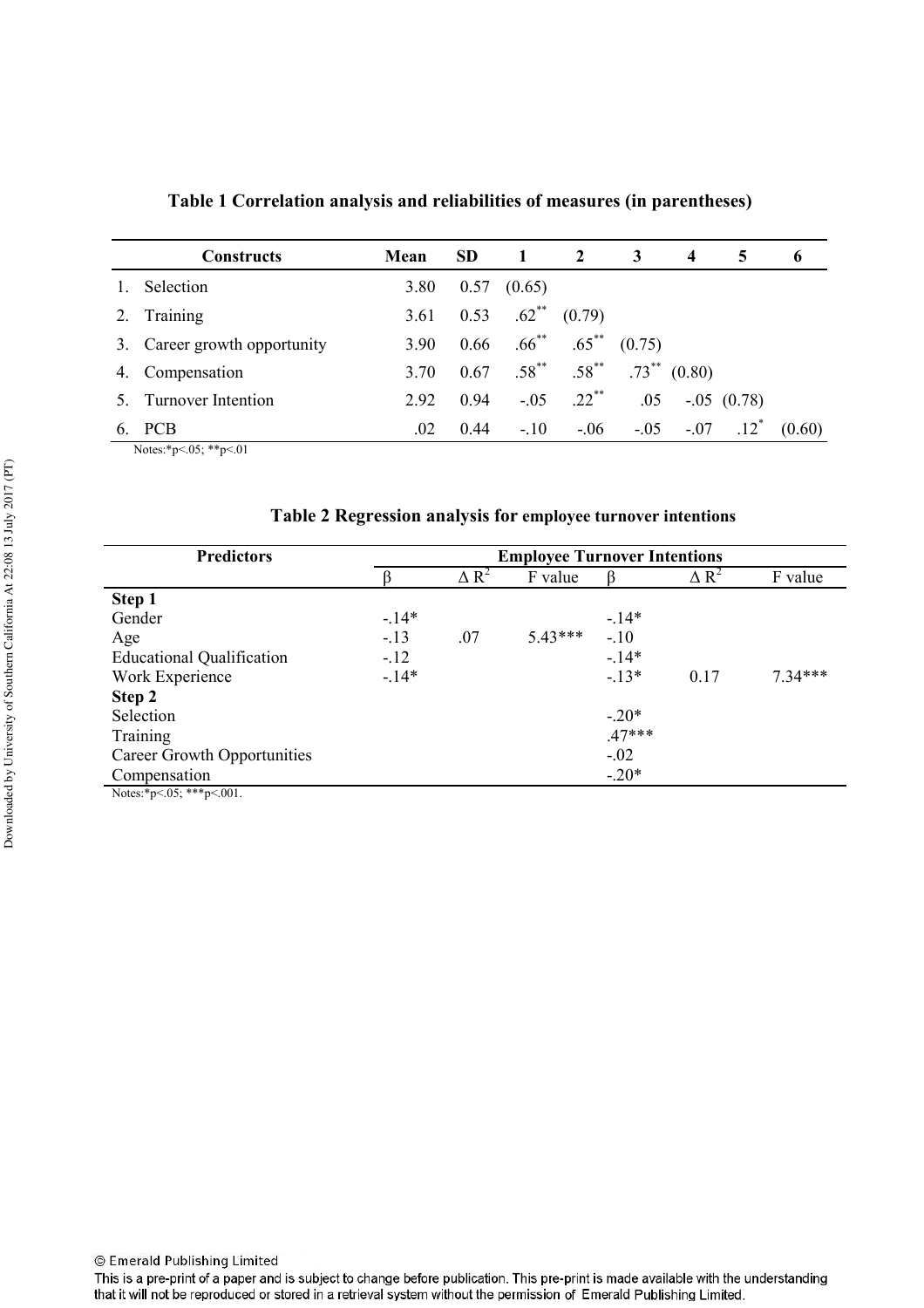| <b>Predictors</b>                  | <b>Employee Turnover Intention</b> |            |            |  |  |  |  |
|------------------------------------|------------------------------------|------------|------------|--|--|--|--|
|                                    | <b>Model 1</b>                     | Model2     | Model3     |  |  |  |  |
| Step 1                             |                                    |            |            |  |  |  |  |
| Gender                             | $-0.13$                            | $-0.15*$   | $-0.15***$ |  |  |  |  |
| Age                                | $-0.14*$                           | $-0.10$    | $-0.16**$  |  |  |  |  |
| <b>Educational Qualification</b>   | $-0.12$                            | $-0.12*$   | $-0.09$    |  |  |  |  |
| Work Experience                    | $-0.14*$                           | $-0.13*$   | $-0.10$    |  |  |  |  |
| Step2                              |                                    |            |            |  |  |  |  |
| Selection                          |                                    | $-0.19*$   | $-0.06$    |  |  |  |  |
| Training                           |                                    | $0.46***$  | $0.54***$  |  |  |  |  |
| <b>Career Growth Opportunities</b> |                                    | $-0.01$    | $-0.03$    |  |  |  |  |
| Compensation                       |                                    | $-0.19*$   | $-0.11$    |  |  |  |  |
| Psychological Contract Breach      |                                    | $0.12*$    | $1.87***$  |  |  |  |  |
| Step 3                             |                                    |            |            |  |  |  |  |
| Selection * PCB                    |                                    |            | $-0.84***$ |  |  |  |  |
| Training * PCB                     |                                    |            | $-1.29***$ |  |  |  |  |
| Career Growth Opportunities* PCB   |                                    |            | $0.64*$    |  |  |  |  |
| Compensation* PCB                  |                                    |            | 0.03       |  |  |  |  |
| Adjusted $\mathbb{R}^2$            | .071                               | .191       | 0.36       |  |  |  |  |
| <b>F</b> value                     | $5.477***$                         | $7.151***$ | $11.22***$ |  |  |  |  |

## Table 3 Moderated regression analysis

Notes:\*p<.05; p<.01;\*\*\*p<.001.

This is a pre-print of a paper and is subject to change before publication. This pre-print is made available with the understanding that it will not be reproduced or stored in a retrieval system without the permission of Emerald Publishing Limited.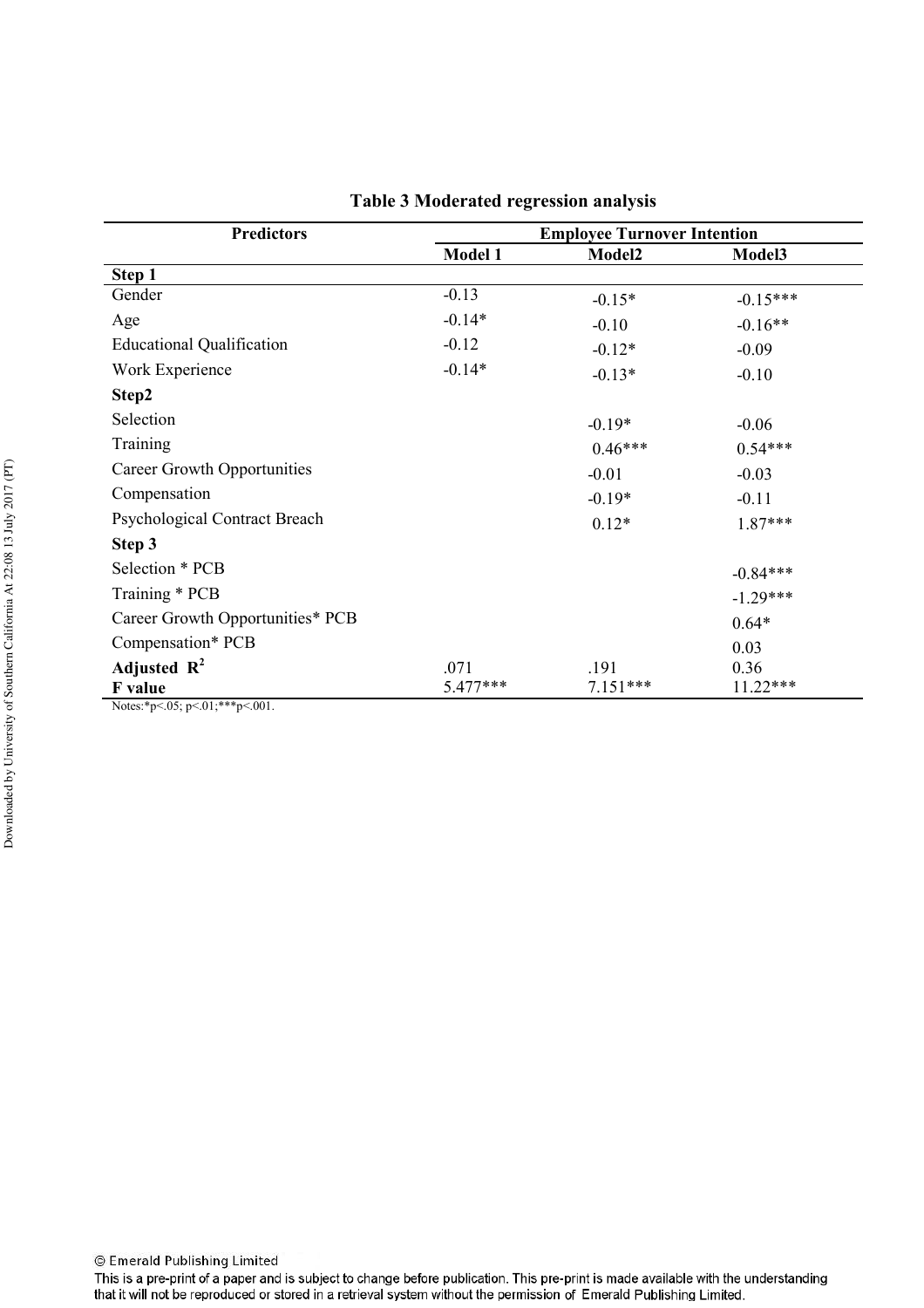



Figure 1 Moderating effect of Psychological Contract Breach on the relationship between **Selection Practices and Employee Turnover Intentions** 

This is a pre-print of a paper and is subject to change before publication. This pre-print is made available with the understanding that it will not be reproduced or stored in a retrieval system without the permission of Emerald Publishing Limited.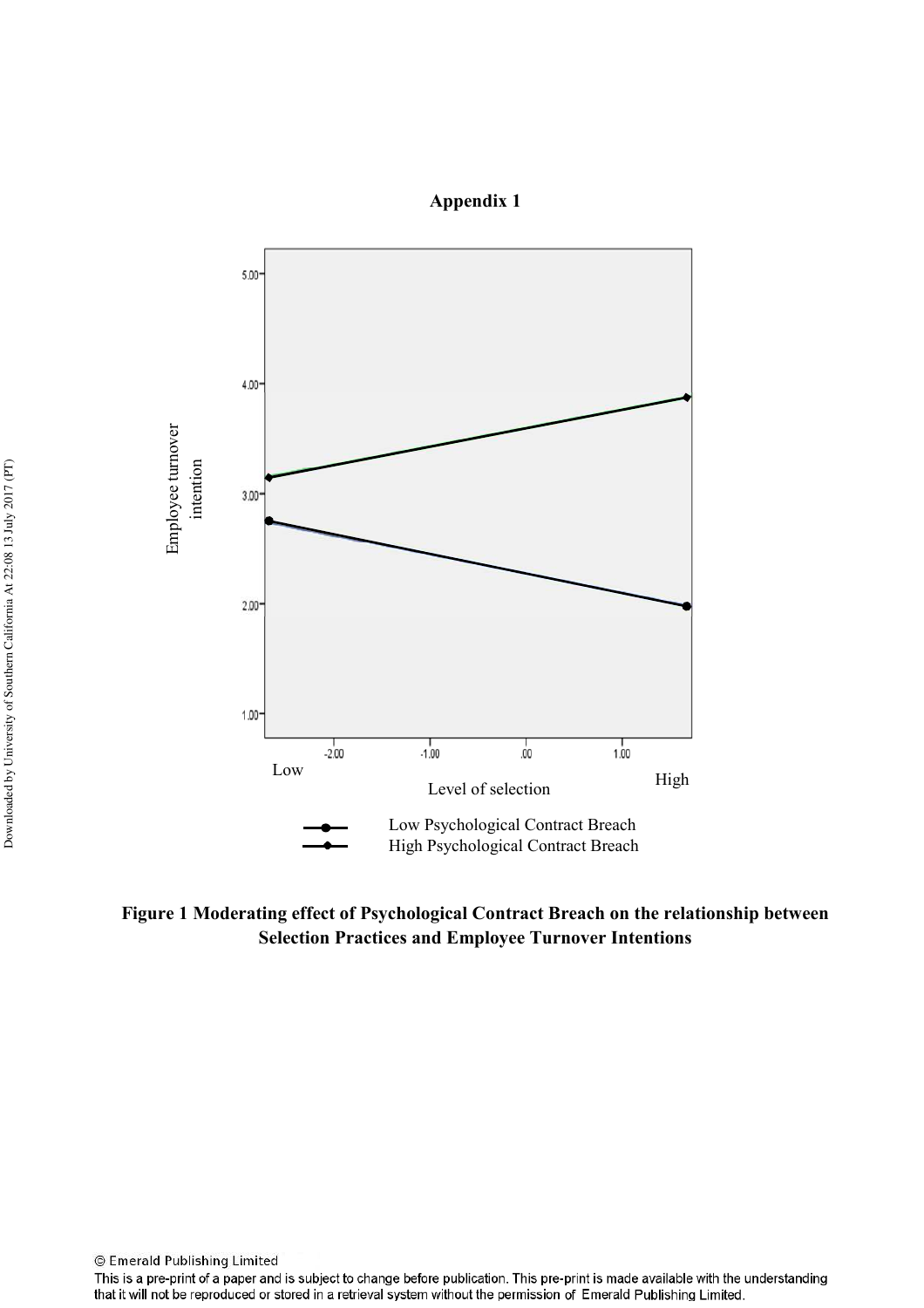

Figure 2 Moderating effect of Psychological Contract Breach on the relationship between **Training Practices and Employee Turnover Intentions** 

This is a pre-print of a paper and is subject to change before publication. This pre-print is made available with the understanding that it will not be reproduced or stored in a retrieval system without the permission of Emerald Publishing Limited.